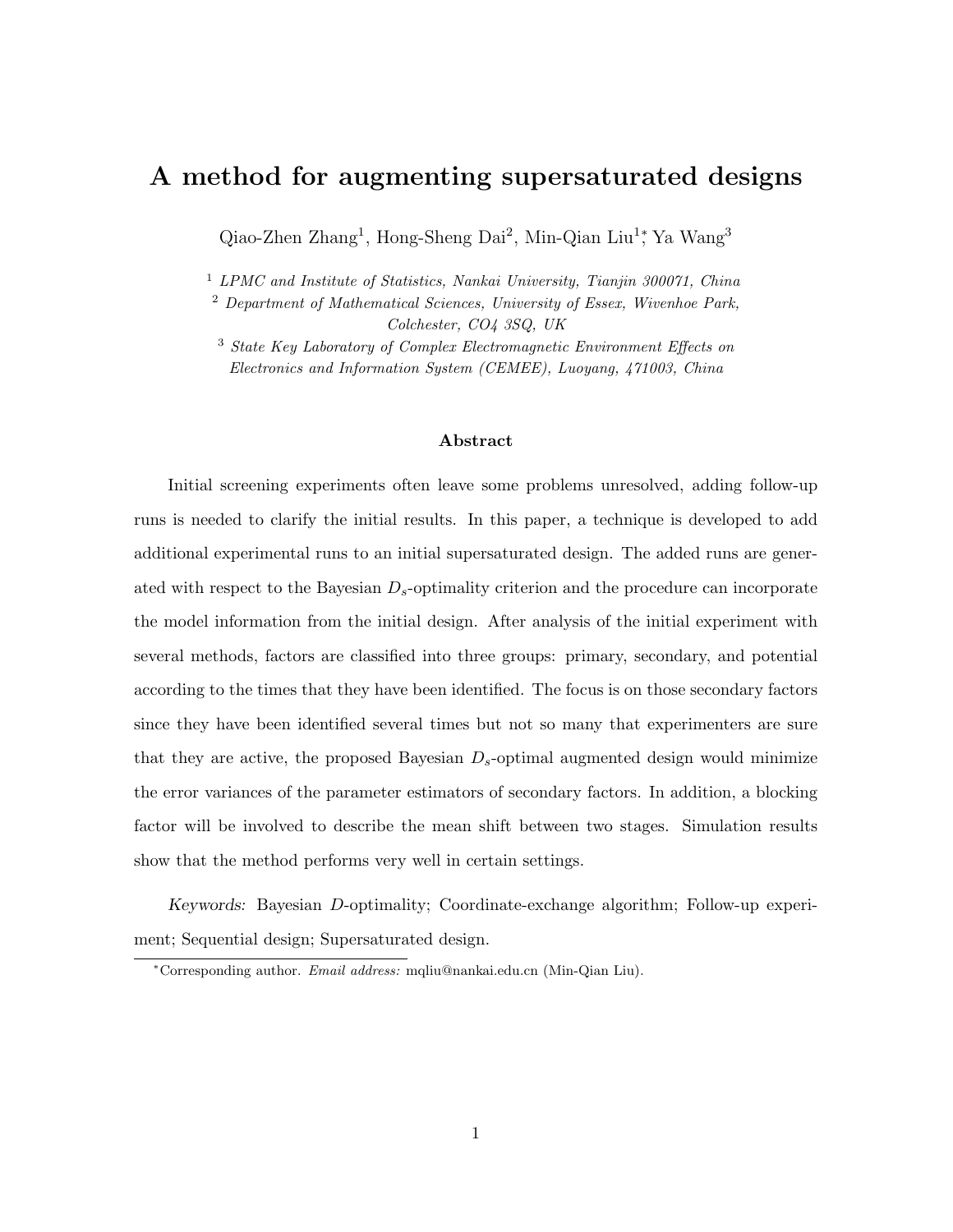### 1 Introduction

Screening is the first phase of an experimental study on systems and simulation models. Its purpose is to eliminate negligible factors so that efforts may be concentrated upon just the important ones (active factors). Using a supersaturated design (SSD) whose run size is not enough for estimating all the main effects may be considered when a large experiment is infeasible in practice. SSDs were introduced by [Box](#page-23-0) [\(1959\)](#page-23-0), but not studied further until the appearance of the work by [Lin](#page-24-0) [\(1993\)](#page-24-0) and [Wu](#page-25-0) [\(1993\)](#page-25-0). Many developments in the area have taken place over the last two decades. For further details, please refer to [Georgiou](#page-24-1) [\(2014\)](#page-24-1), [Sun et al.](#page-25-1) [\(2011\)](#page-25-1) and the references therein.

The analysis of SSDs is challenging due to the inherent non-full rank nature of the design matrix and the fact that the columns of the model matrix are correlated. As a result, the effects of different factors are aliased with one another making it very difficult to identify the active factors correctly. Methods to overcome these problems include regression procedures, such as forward selection [\(Westfall et al., 1998\)](#page-25-2), stepwise and all-subsets regression [\(Abraham](#page-23-1) [et al., 1999\)](#page-23-1), partial least squares methods [\(Zhang et al., 2007;](#page-25-3) [Yin et al., 2013\)](#page-25-4), shrinkage methods, including SCAD [\(Li and Lin, 2002\)](#page-24-2) and Dantzig selector [\(Phoa et al., 2009\)](#page-25-5) and Bayesian methods [\(Beattie et al., 2002;](#page-23-2) [Chen et al., 2011,](#page-23-3) [2013;](#page-23-4) [Huang et al., 2014\)](#page-24-3). Readers can refer to [Salawu et al.](#page-25-6) [\(2015\)](#page-25-6) and [Georgiou](#page-24-1) [\(2014\)](#page-24-1). However, different methods may give different results and no method is infallible.

If we want to clarify or confirm initial results and guide the next phase of experimentation, adding follow-up runs to the initial design is a useful way. As a matter of fact, performing extra experimental runs is the only data-driven way to break confounding patterns and to disentangle confounded effects. Suppose an SSD of  $n_1$  runs and k 2-level factors, denoted by  $SSD(n_1, k)$ , has been run and now the experimenter can afford  $n_2$  more runs to resolve ambiguities, the target is to find the best way to augment the original design to reduce uncertainty and get the most information out of the final  $SSD(n_1 + n_2, k)$ . [Gupta et al.](#page-24-4) [\(2010\)](#page-24-4) considered the problem for 2-level SSDs firstly:  $E(s^2)$ -optimal designs (proposed by [Booth and Cox, 1962\)](#page-23-5) are augmented with additional runs to create a new class of "extended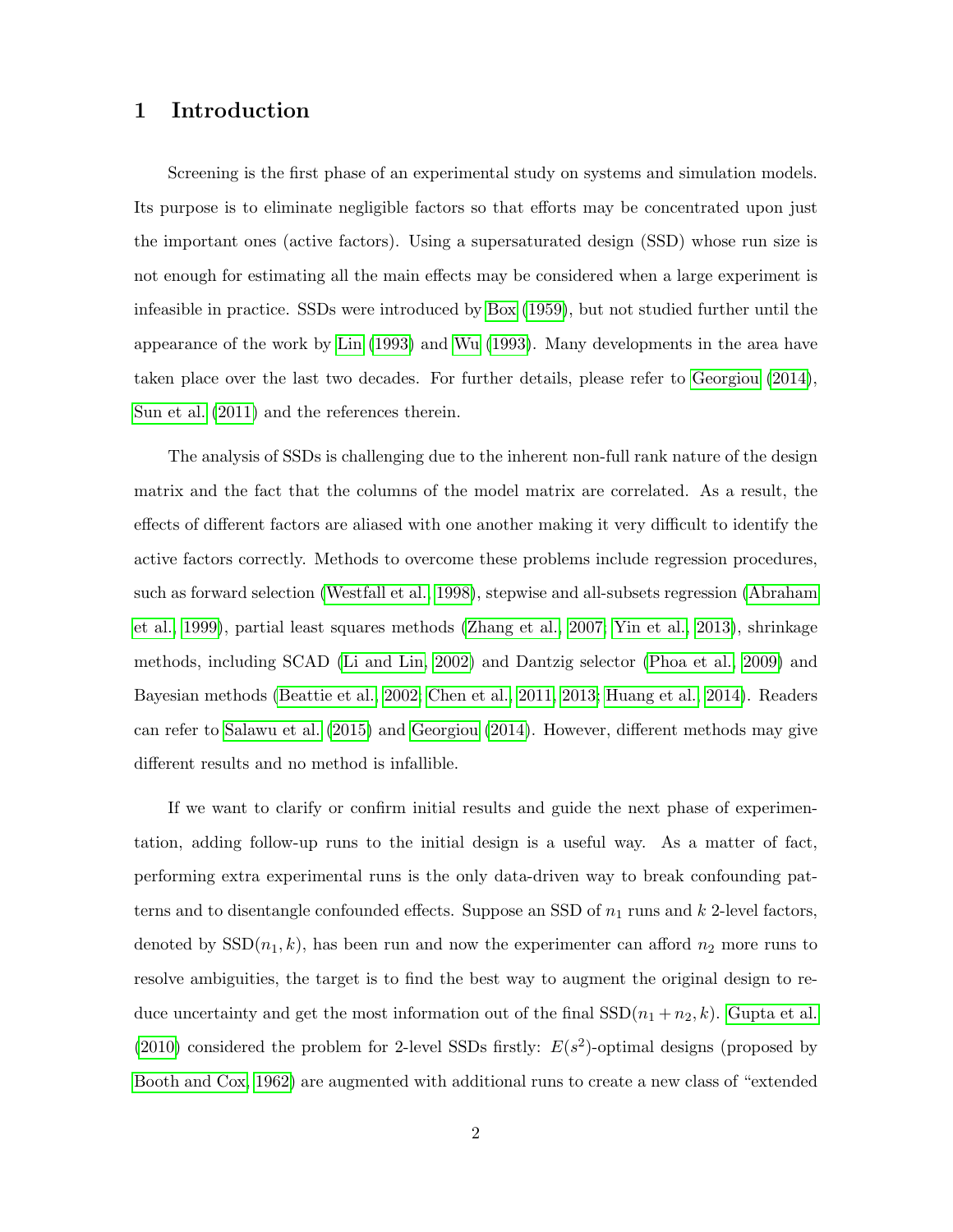$E(s^2)$ -optimal" designs. Then [Gupta et al.](#page-24-5) [\(2012\)](#page-24-5) extended the method to s-level designs. [Suen and Das](#page-25-7) [\(2010\)](#page-25-7) also used a similar approach to add or remove one row from an existing  $E(s^2)$ -optimal design to make a new  $E(s^2)$ -optimal design. [Qin et al.](#page-25-8) [\(2015\)](#page-25-8) studied the optimality of the extended design generated by adding few runs to an existing  $E(\chi^2)$ -optimal mixed-level SSD and their paper covers the work of [Gupta et al.](#page-24-4) [\(2010,](#page-24-4) [2012\)](#page-24-5) as two special cases. All of these methods, however, did not consider using the information from the initial analysis and design when adding runs. [Gutman et al.](#page-24-6) [\(2014\)](#page-24-6) proposed an SSD augmentation strategy using the Bayesian D-optimality criterion, they considered the information gained from the initial design,  $SSD(n_1, k)$ , as a prior, and constructed the final  $SSD(n_1 + n_2, k)$  to reduce the error variances of the parameter estimators under the Bayesian paradigm.

When adding runs to fractional factorial designs, two optimality criteria, D-optimality and  $D_s$ -optimality, are often used. The  $D_s$ -optimal design approach would be applied if the experimenters emphasize precise estimation for the "subset" of the experimental factors. [Kiefer and Wolfowitz](#page-24-7) [\(1961\)](#page-24-7) defined a design as  $D_s$ -optimal if it minimizes the determinant of the normalized covariance sub-matrix of estimators of the chosen model parameters while treating the other parameters as nuisance parameters. The use of  $D_{s}$ -optimality designs would result in increased power since the parameters of interest are estimated more precisely [\(Atkinson and Donev, 1992;](#page-23-6) [Casey et al., 2005\)](#page-23-7). In this paper, we will combine the  $D_{s}$ optimality criterion with the Bayesian technique to propose an alternative approach, which is different from the Bayesian D-optimal augmentation in two aspects: the principle of factor classification and the optimal criterion.

The next section reviews the relevant background firstly, then we propose the new algorithmic augmentation strategy for SSDs using information from the initial runs in Section 3. Section 4 compares the performance of the Bayesian  $D_s$ -optimal augmented designs with the Bayesian D-optimal augmented designs by several highlighting examples. Some concluding remarks are provided in Section 5.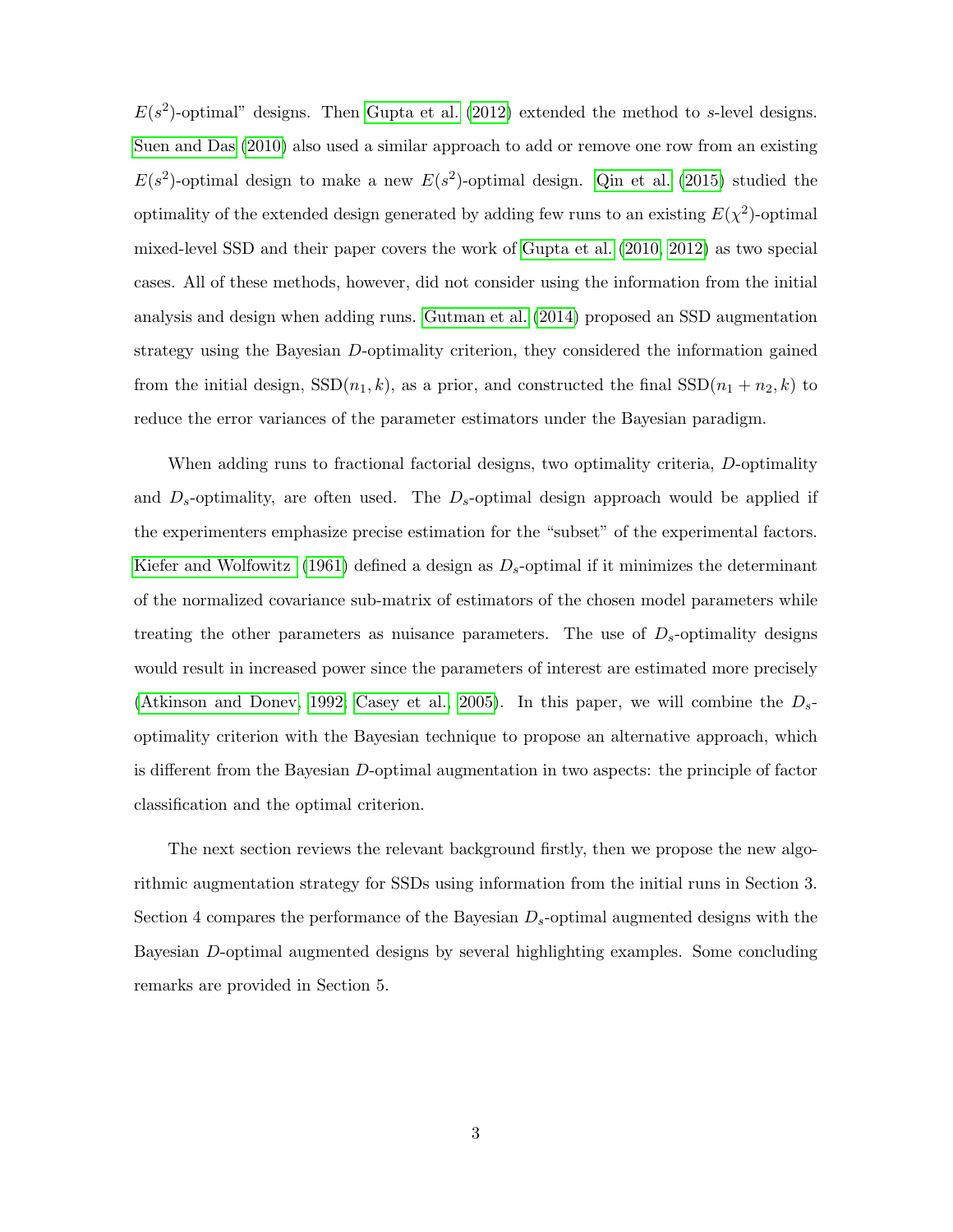### 2 Bayesian D-optimality and model selection methods

In this section, we briefly review the approach for developing augmenting Bayesian Doptimal designs in the context of linear models and some model selection methods applied to SSDs.

#### 2.1 Bayesian D-optimality

Consider the linear model

$$
\mathbf{y} = \beta_0 \mathbf{1}_n + \beta_1 \mathbf{x}_1 + \cdots + \beta_k \mathbf{x}_k + \boldsymbol{\varepsilon} = \mathbf{X}\boldsymbol{\beta} + \boldsymbol{\varepsilon},
$$

where **y** is an  $n \times 1$  vector of observations,  $\beta_0$  is the intercept term,  $\mathbf{1}_n$  is an  $n \times 1$  column vector with all elements unity,  $x_i$  is an  $n \times 1$  vector of settings for the *i*th factor,  $X$  is the  $n \times p$  design matrix with  $p = k+1$ ,  $\beta$  is the  $p \times 1$  vector of coefficients to be estimated, and  $\varepsilon \sim N(\mathbf{0}_n, \sigma^2 \mathbf{I}_n)$ is the noise vector, where  $\mathbf{0}_n$  is an  $n \times 1$  column vector with all elements zero, and  $\mathbf{I}_n$  is an identity matrix of order n. In a two-level factorial design, each factor setting can be coded as  $\pm 1$  (or simply  $\pm$ ). Let the prior distribution of the parameters be  $\beta \mid \sigma^2 \sim N(\beta_0, \sigma^2 \mathbf{R}^{-1}),$ where  $\beta_0$  is the mean of prior distribution for  $\beta$ , **R** is a prior covariance matrix, and the conditional distribution of y given  $\beta$  be  $y \mid (\beta, \sigma^2) \sim N(X\beta, \sigma^2 I_n)$ . Then the posterior distribution for  $\beta$  given  $y$  is

$$
\boldsymbol{\beta} \mid \boldsymbol{y} \sim N(\boldsymbol{b}, \sigma^2 (\boldsymbol{X}^T \boldsymbol{X} + \boldsymbol{R})^{-1}),
$$

where  $\boldsymbol{b} = (\boldsymbol{X}^T\boldsymbol{X} + \boldsymbol{R})^{-1}(\boldsymbol{X}^T\boldsymbol{y} + \boldsymbol{R}\boldsymbol{\beta}_0).$ 

Let  $X_1$  be a model matrix corresponding to the initial  $n_1$  runs of an experiment with response vector  $y_1$ , and  $X_2$  be the additional  $n_2$  rows with response vector  $y_2$ . That is

$$
X=\left(\begin{array}{c} X_1 \\ X_2 \end{array}\right), \ y=\left(\begin{array}{c} y_1 \\ y_2 \end{array}\right).
$$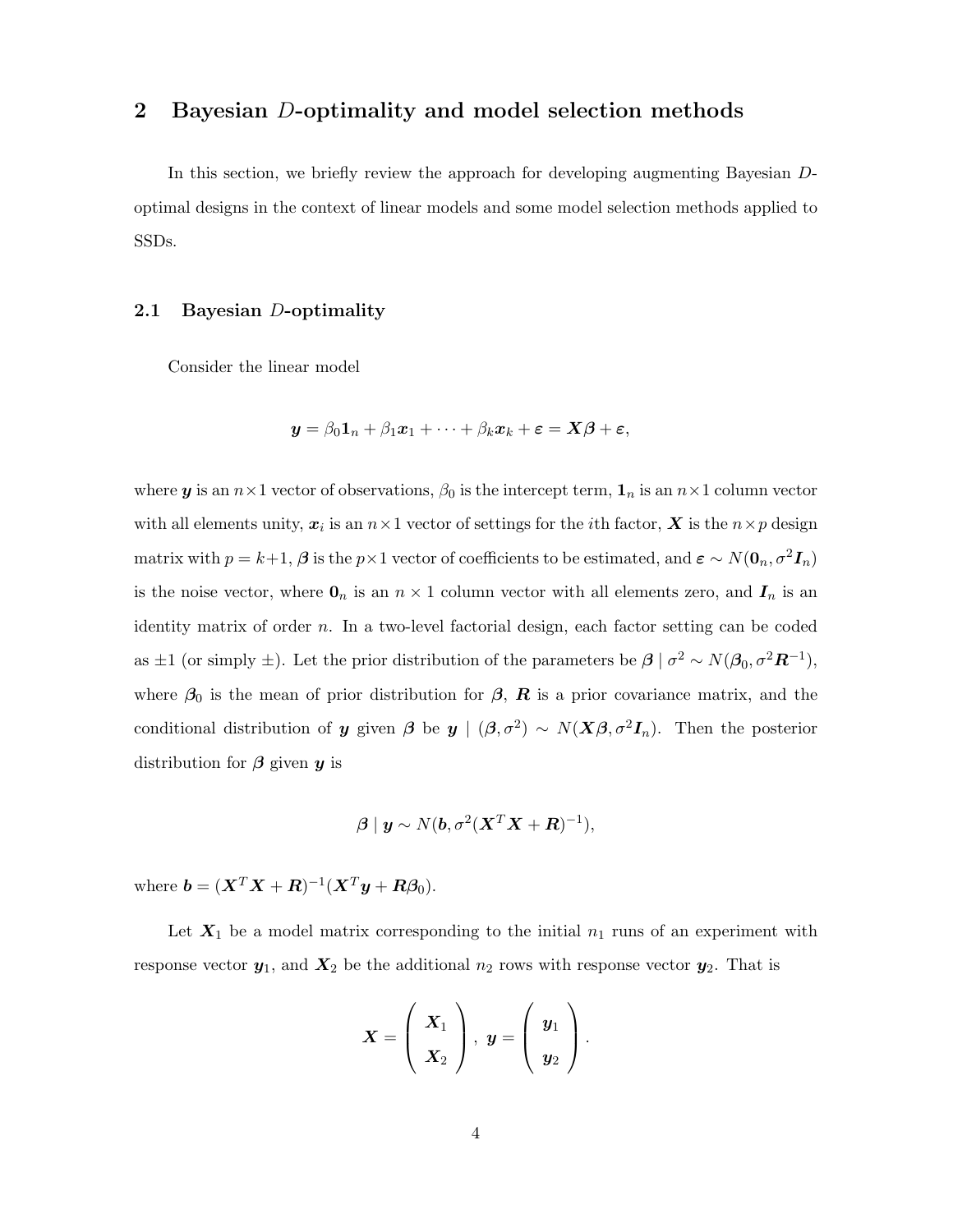Once the data from the first stage have been collected, many different analysis methods can be employed to identify active factors and the information from the analysis may be used as a prior. [Gutman et al.](#page-24-6) [\(2014\)](#page-24-6) pointed out that the experimenter can classify a factor as primary term (highlighted by an analysis method or many methods), secondary term (if there is an indication the factor may be active, but it is not a predominant), or potential term ( with little evidence to suggest it is active). Then prior distributions would be assigned as follows. Since the primary terms are likely to be active, their coefficients are specified to have a diffuse prior variance tending to infinity [\(DuMouchel and Jones, 1994\)](#page-24-8), which implies that the primary terms are likely to be much different from zero. On the other hand, potential terms are unlikely to have large effects, and it is proper to assume that they have a relative small variance. For secondary terms, they may or may not be active, so their prior variances should be finite, but larger than that for potential terms. We assume that the factors in  $\boldsymbol{X}$ have been reordered after the initial analysis: the intercept and the first  $p_1 - 1$  factors are primary terms, the second  $p_2$  factors are potential terms, and the last  $p_3$  factors are secondary terms, where  $p_1 + p_2 + p_3 = p$ . Thus the prior covariance matrix **R** would be

$$
\bm{R} = \left(\begin{array}{ccc} \bm{0}_{p_1 \times p_1} & \bm{0}_{p_1 \times p_2} & \bm{0}_{p_1 \times p_3} \\ \bm{0}_{p_2 \times p_1} & \bm{I}_{p_2}/\tau^2 & \bm{0}_{p_2 \times p_3} \\ \bm{0}_{p_3 \times p_1} & \bm{0}_{p_3 \times p_2} & \bm{I}_{p_3}/\gamma^2 \end{array}\right),
$$

where  $\mathbf{0}_{s \times t}$  is an  $s \times t$  matrix with all elements zero, and  $\tau < \gamma$  means the secondary terms are more likely to be active than those potential terms. Using the prior information, the augmented design  $SSD(n_1+n_2, k)$  is constructed to reduce the error variances of the parameter estimators under the above Bayesian assumptions for the linear model, that is  $X_2$  is chosen to maximize  $|\boldsymbol{X}_1^T\boldsymbol{X}_1 + \boldsymbol{X}_2^T\boldsymbol{X}_2 + \boldsymbol{R}|$  to get a Bayesian D-optimal augmented SSD.

#### <span id="page-4-0"></span>2.2 Model selection methods

We consider four analysis methods here: the half normal plot [\(Daniel, 1959\)](#page-24-9), the least absolute shrinkage and selection operator (LASSO) proposed by [Tibshirani](#page-25-9) [\(1996\)](#page-25-9), the s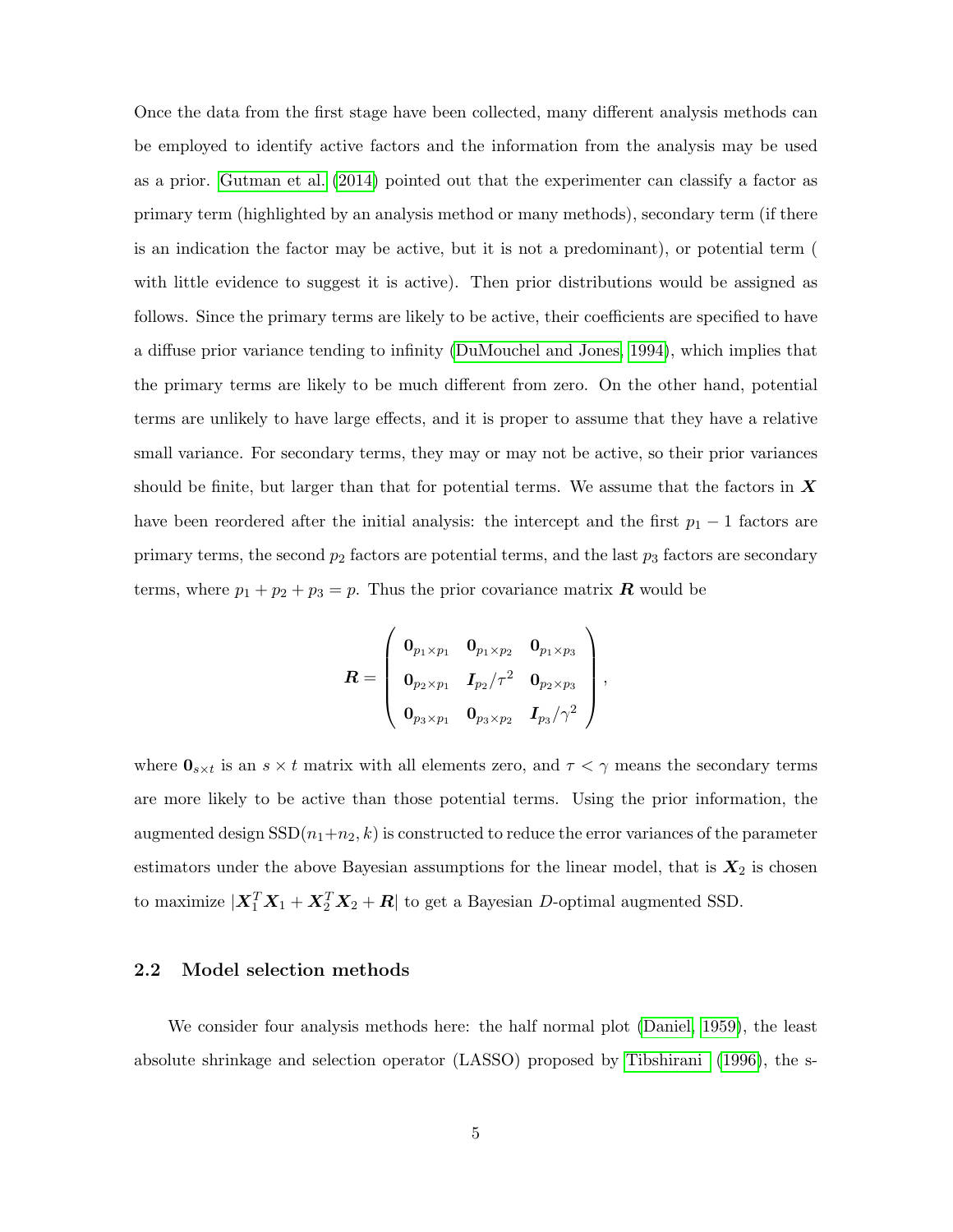moothly clipped absolute deviation (SCAD) by [Fan and Li](#page-24-10) [\(2001\)](#page-24-10), and the Dantzig selector (DS) by [Candes and Tao](#page-23-8) [\(2007\)](#page-23-8).

The half normal plot visually screens factors whose effects seem larger than a random noise. However, the method may fail to indicate any factor as significantly greater than the experimental noise [\(Gupta et al., 2010\)](#page-24-4), so here we list top  $|k/2|$  largest effects which are more likely active than the others, here  $|\cdot|$  is the rounding down operation.

The LASSO and SCAD are both members of the penalized least squares. A form of penalized least squares is defined as

$$
(\boldsymbol{y} - \boldsymbol{X}\boldsymbol{\beta})^T(\boldsymbol{y} - \boldsymbol{X}\boldsymbol{\beta}) + \sum_{j=0}^k p_{\lambda}(|\beta_j|),
$$

where  $p_{\lambda}(\cdot)$  is a penalty function, and  $\lambda$  is a tuning parameter, which can be chosen by a data-driven approach, such as cross-validation (CV) and generalized cross-validation (GCV). The "l<sub>1</sub> penalty"  $p_{\lambda}(|\beta|) = \lambda |\beta|$  results in LASSO. [Fan and Li](#page-24-10) [\(2001\)](#page-24-10) pointed out that most penalty functions do not simultaneously satisfy the mathematical conditions for unbiasedness, sparsity, and continuity and they suggested using the SCAD penalty proposed by [Fan](#page-24-11) [\(1997\)](#page-24-11). The first-order derivative of SCAD is defined by

$$
p'_{\lambda}(|\beta|) = \lambda \{ I(|\beta| \leq \lambda) + \frac{(a\lambda - |\beta|)_{+}}{(a-1)\lambda} (|\beta| > \lambda) \},\
$$

with  $a = 3.7$  and  $p_{\lambda}(0) = 0$ .

The DS constitutes a popular shrinkage type of variable selection method, the estimator  $\hat{\beta}$  is the solution to

$$
\min \|\hat{\boldsymbol{\beta}}\|_1 \text{ subject to } \|\boldsymbol{X}^T(\boldsymbol{y} - \boldsymbol{X}\hat{\boldsymbol{\beta}})\|_{\infty} \leq \delta,
$$

where  $\|\hat{\beta}\|_1 = \sum_{j=0}^k |\hat{\beta}_j|$  is the  $l_1$  norm,  $\|\boldsymbol{a}\|_{\infty} = \max(|a_0|, \ldots, |a_k|)$  is the  $l_{\infty}$  norm, and  $\delta$  is a tuning constant. [Phoa et al.](#page-25-5) [\(2009\)](#page-25-5) used the DS procedure on SSDs, those factors whose coefficient estimates are greater than  $\gamma$  are retained. In the simulations, we select  $\gamma$  to be 1/10 of the largest  $|\hat{\beta}_j|$  in the model and choose  $\delta$  according to mAIC defined in [Phoa et al.](#page-25-5)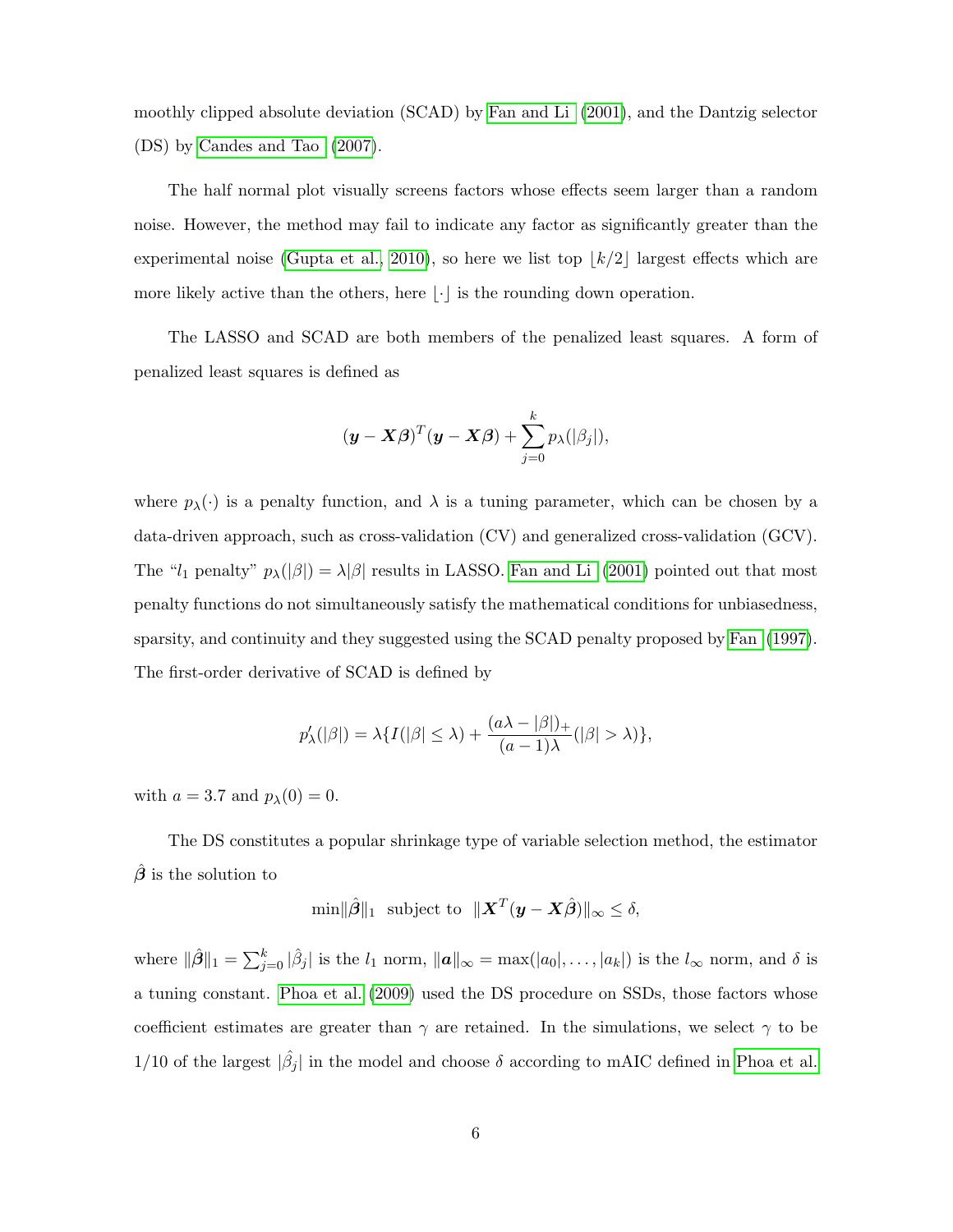[\(2009\)](#page-25-5).

In this paper, factors would be classified into primary, potential, secondary groups based on their identified frequencies and the advices from experts and/or experimenters that would have a prior claim on the classification. Without the advices, we specify a factor to the primary group which is considered as active with a high possibility if its identified rate is no less than 75%. Those factors that have not been identified by any method would be classified into the potential group, and the other factors whose identified rates belong to (0, 75%) constitute the secondary group. This principle is a rule of thumb, the threshold is not immutable and can be adjusted according to the experiences and background knowledge. The factors in the primary and potential groups are considered as active or inactive with a high probability, so their active performances are relatively clear compared to the factors in the secondary group which need more information to clarify.

**Remark 1.** It is particularly important to point out that the proposed procedure possesses great flexibility, that means the practitioners can choose the type of analysis methods, the number of analysis methods and the criteria for classifying factors in terms of their convenience, preference, experience and so on. Here we just select four particular methods to show how the proposed procedure is carried out.

### 3 Methodology

For traditional factorial designs, we often consider  $D_s$ -optimal and D-optimal design approach for follow-up experiments. If one is more interested in some parameters, i.e., a "subset" of regression parameters needs more attention, then using the  $D_s$ -optimality criterion may be a better choice. Therefore, for SSDs, we would combine the  $D_s$ -optimality criterion with the Bayesian technique to give an alternative approach to the Bayesian D-optimal augmentation.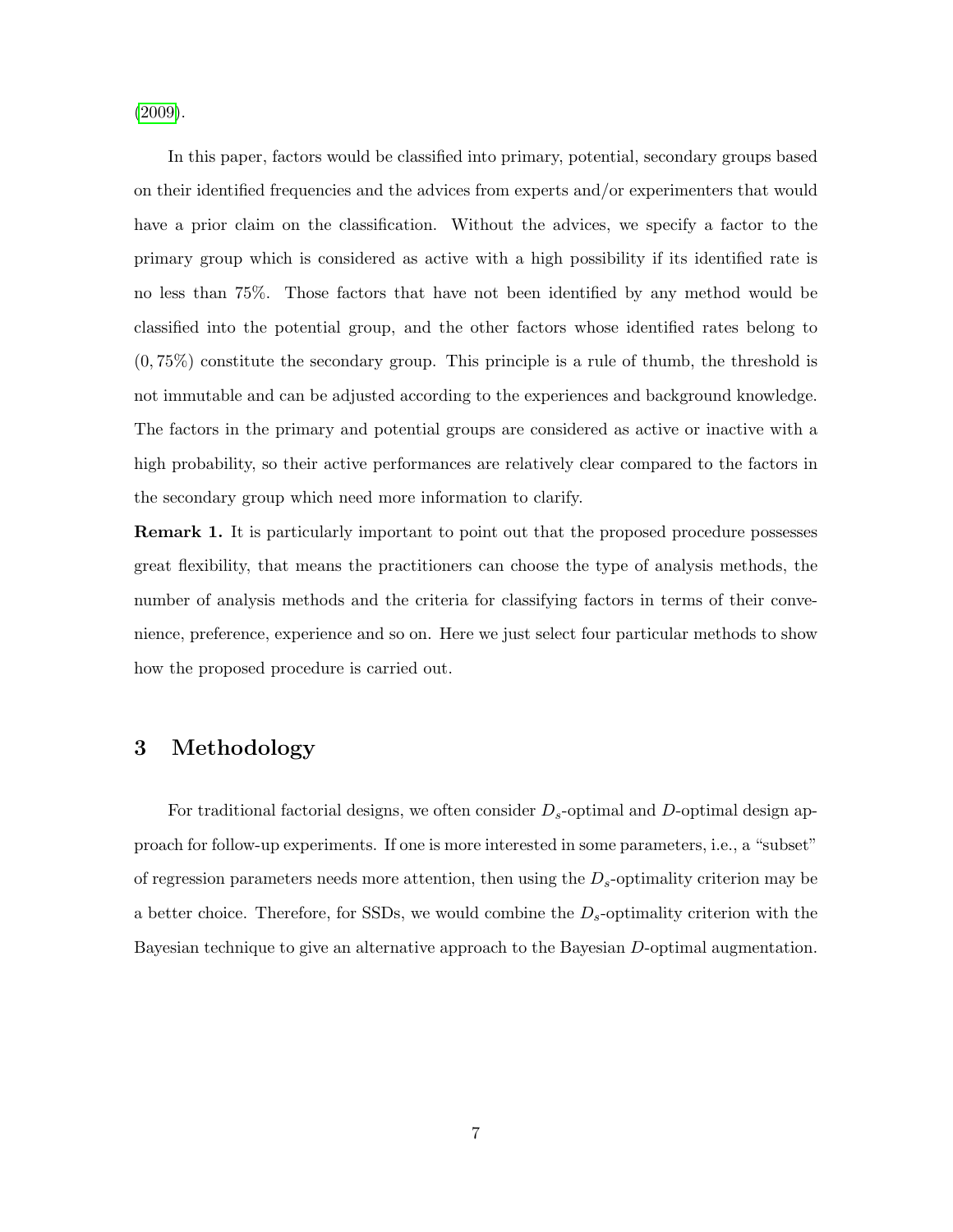#### 3.1 Bayesian  $D_s$ -optimality

When analyzing the initial SSD, one may find that different analysis techniques may identify different sets of active factors, so it is useful to consider the results of several analysis methods [\(Lin, 1995\)](#page-24-12). For those factors identified by one or more but not all methods applied, it is hard to assert that they are active or inactive without further information. The following example would illustrate some problems when analyzing SSDs.

<span id="page-7-1"></span>**Example 1.** We use the  $SSD(7,15)$  presented in [Gupta et al.](#page-24-4)  $(2010)$ , four active factors are chosen randomly, and responses would be generated from the equation

$$
\mathbf{y}=5\mathbf{x}_3-10\mathbf{x}_7+2\mathbf{x}_{12}+8\mathbf{x}_{14}+\boldsymbol{\varepsilon},\ \boldsymbol{\varepsilon}\sim N(\mathbf{0}_7,\mathbf{I}_7).
$$

In the model, there are two moderate effects, a large effect and a small one. The design with responses is given in Table [1.](#page-7-0) The analysis is challenging since to consider four active

| Run |  |  |  |  |  |  |  | $x_1$ $x_2$ $x_3$ $x_4$ $x_5$ $x_6$ $x_7$ $x_8$ $x_9$ $x_{10}$ $x_{11}$ $x_{12}$ $x_{13}$ $x_{14}$ $x_{15}$ $y$                     |
|-----|--|--|--|--|--|--|--|-------------------------------------------------------------------------------------------------------------------------------------|
|     |  |  |  |  |  |  |  |                                                                                                                                     |
|     |  |  |  |  |  |  |  |                                                                                                                                     |
|     |  |  |  |  |  |  |  | 3 -1 1 1 -1 1 1 -1 1 -1 1 1 1 1 1 -1 25.483                                                                                         |
|     |  |  |  |  |  |  |  | 4 1 -1 -1 1 -1 -1 -1 -1 -1 1 -1 1 1 -1 1 3.680                                                                                      |
|     |  |  |  |  |  |  |  | 5 1 -1 -1 -1 1 1 1 -1 1 1 1 1 -1 -1 1 -22.300                                                                                       |
|     |  |  |  |  |  |  |  | 6 -1 1 1 1 -1 -1 -1 -1 1 1 -1 -1 -1 -1 1 2.377                                                                                      |
|     |  |  |  |  |  |  |  | $1 \quad -1 \quad 1 \quad 1 \quad -1 \quad 1 \quad 1 \quad 1 \quad 1 \quad -1 \quad 1 \quad -1 \quad 1 \quad 1 \quad 1 \quad 0.265$ |

<span id="page-7-0"></span>Table 1:  $E(s^2)$ -optimal SSD(7,15) presented in [Gupta et al.](#page-24-4) [\(2010\)](#page-24-4).

factors may violate the principle of effect sparsity [\(Box and Meyer, 1986\)](#page-23-9). [Marley and Woods](#page-25-10) [\(2010\)](#page-25-10) pointed out that an SSD would likely to be successful under the following conditions, the factor-to-run ratio is less than two and the number of runs should beyond three times the number of active factors. Neither conditions holds for the example, however. All results from the four methods introduced in Section 2.2 are given in Table [2,](#page-8-0) where the truly active factors are marked with a superscript "a" and "active factors" identified are indicated with  $a^{\alpha} \bullet$ ".

From Table [2,](#page-8-0) we can find that each method gives a different result, these four methods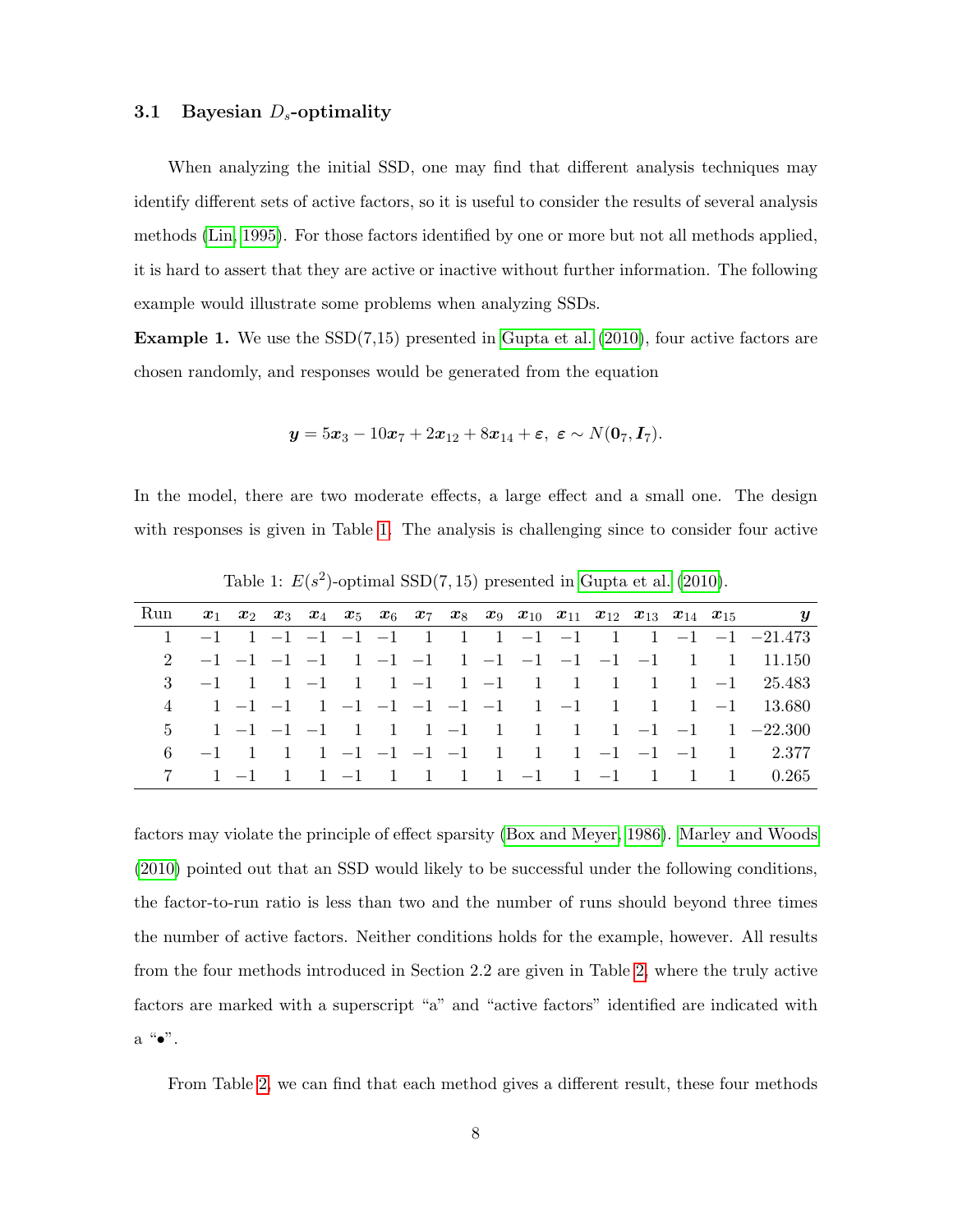| Method      |  |  |  |  |  | $x_1$ $x_2$ $x_3^a$ $x_4$ $x_5$ $x_6$ $x_7^a$ $x_8$ $x_9$ $x_{10}$ $x_{11}$ $x_{12}^a$ $x_{13}$ $x_{14}^a$ $x_{15}$ |  |  |
|-------------|--|--|--|--|--|---------------------------------------------------------------------------------------------------------------------|--|--|
| Half Normal |  |  |  |  |  |                                                                                                                     |  |  |
| LASSO       |  |  |  |  |  |                                                                                                                     |  |  |
| SCAD        |  |  |  |  |  |                                                                                                                     |  |  |
|             |  |  |  |  |  |                                                                                                                     |  |  |

<span id="page-8-0"></span>Table 2: Analysis of initial SSD(7, 15) data.

report nine factors of interest. According to the principle of the effect sparsity which tells that in a large set of factors, relatively few are likely to be active, it is unlikely to assert that there may have nine active factors. It is satisfying that the true active factors  $\{3, 7, 14\}$  have been identified by all the four methods. It is disappointing that the active factor 12 has been deemed as active by only one method (SCAD). In contrast, inactive factor 9 is identified by three methods out of the four, it is not active at all. So it seems that for a factor, its identified frequency cannot tell its significance exactly and one needs more information to clarify which factors are active.

However, we can still get some useful information from the table, for example, factors {3, 7, 9, 14} may be very likely active since they have been selected as significant by all (or almost all) the methods. On the other hand, factors  $\{1, 2, 5, 6, 8, 11\}$  may be less likely active because they have not been identified by any method. For factors  $\{4, 10, 12, 13, 15\}$ , it is not clear whether they are active or not because they have been identified by only some methods, perhaps some are active and some are not. Based on these results, we can classify all factors into three groups: primary factors {3, 7, 9, 14} which are very likely to be active, potential factors  $\{1, 2, 5, 6, 8, 11\}$  which are likely to be inactive, and secondary factors {4, 10, 12, 13, 15} which cannot be asserted now and need further information to clarify. Such classification results may be used as prior information for further exploration.

For the situation in Example [1,](#page-7-1) the immediate concern may be to resolve ambiguities, that is we want to confirm which factors in  $\{4, 10, 12, 13, 15\}$  are active and which are not. Adding new runs to the original experiment can provide the necessary information to answer the question. Inspired by the  $D_s$ -optimality, we are more interested in those secondary terms and want to have an accurate estimate of their regression coefficients which can be achieved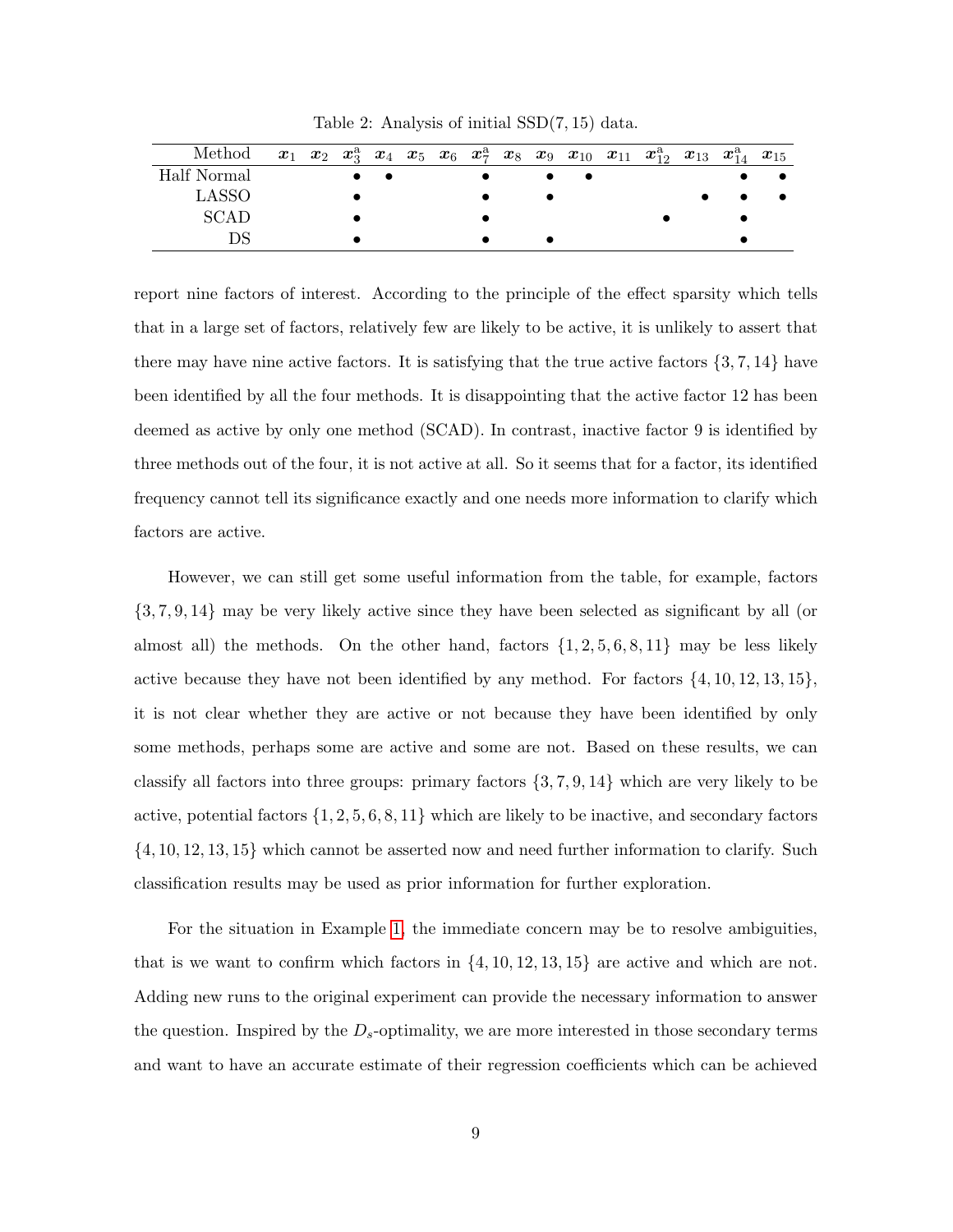by minimizing the variances of these regression coefficients.

Assume we have classified factors into primary, potential, secondary groups and reordered them after the analysis of initial design. The primary and potential factors compose a new set "pnp" group since their active performances are relatively clear. Let

$$
\boldsymbol{X} = (\boldsymbol{X}_{\text{pnp}}, \boldsymbol{X}_{\text{sec}}) = \left(\begin{array}{cc} \boldsymbol{X}_{1,\text{pnp}} & \boldsymbol{X}_{1,\text{sec}}\\ \boldsymbol{X}_{2,\text{pnp}} & \boldsymbol{X}_{2,\text{sec}} \end{array}\right),
$$

where  $X_{\text{pnp}} = (X_{\text{pri}}, X_{\text{pot}})$  includes the intercept,  $p_1 - 1$  primary terms and  $p_2$  potential terms,  $\boldsymbol{X_{\text{sec}}}$  denotes the  $p_3$  secondary factors. Then we have

$$
\boldsymbol{X}^T\boldsymbol{X}=(\boldsymbol{X}_{\text{pnp}},\boldsymbol{X}_{\text{sec}})^T(\boldsymbol{X}_{\text{pnp}},\boldsymbol{X}_{\text{sec}})=\left(\begin{array}{cc} \boldsymbol{X}_{\text{pnp}}^T\boldsymbol{X}_{\text{pnp}} & \boldsymbol{X}_{\text{pnp}}^T\boldsymbol{X}_{\text{sec}} \\ \boldsymbol{X}_{\text{sec}}^T\boldsymbol{X}_{\text{pnp}} & \boldsymbol{X}_{\text{sec}}^T\boldsymbol{X}_{\text{sec}} \end{array}\right).
$$

According to the partition structure, similarly we have

$$
R = \left(\begin{array}{c} R_{\rm d} \\ & \\ R_{\rm sec} \end{array}\right),
$$

where

$$
\boldsymbol{R}_{\text{pnp}}=\left(\begin{array}{cc} \boldsymbol{0}_{p_1\times p_1} & \boldsymbol{0}_{p_1\times p_2}\\ \boldsymbol{0}_{p_2\times p_1} & \boldsymbol{I}_{p_2}/\tau^2 \end{array}\right)
$$

,

and  $R_{\text{sec}} = I_{p_3}/\gamma^2$ . Thus the posterior variance for  $\beta$  can be rewritten as

$$
\sigma^2(\boldsymbol X^T\boldsymbol X+\boldsymbol R)^{-1}=\sigma^2\left(\begin{array}{cc} \boldsymbol X_{\rm pnp}^T\boldsymbol X_{\rm pnp}+\boldsymbol R_{\rm pnp} & \boldsymbol X_{\rm pnp}^T\boldsymbol X_{\rm sec}\\ \boldsymbol X_{\rm sec}^T\boldsymbol X_{\rm pnp} & \boldsymbol X_{\rm sec}^T\boldsymbol X_{\rm sec}+\boldsymbol R_{\rm sec}\end{array}\right)^{-1},
$$

so the lower right  $p_3 \times p_3$  submatrix of  $(\boldsymbol{X}^T \boldsymbol{X} + \boldsymbol{R})^{-1}$  can be shown to be

$$
\left[ \boldsymbol{X}_{\text{sec}}^T \boldsymbol{X}_{\text{sec}} + \boldsymbol{R}_{\text{sec}} - \boldsymbol{X}_{\text{sec}}^T \boldsymbol{X}_{\text{pnp}} (\boldsymbol{X}_{\text{pnp}}^T \boldsymbol{X}_{\text{pnp}} + \boldsymbol{R}_{\text{pnp}})^{-1} \boldsymbol{X}_{\text{pnp}}^T \boldsymbol{X}_{\text{sec}} \right]^{-1}.
$$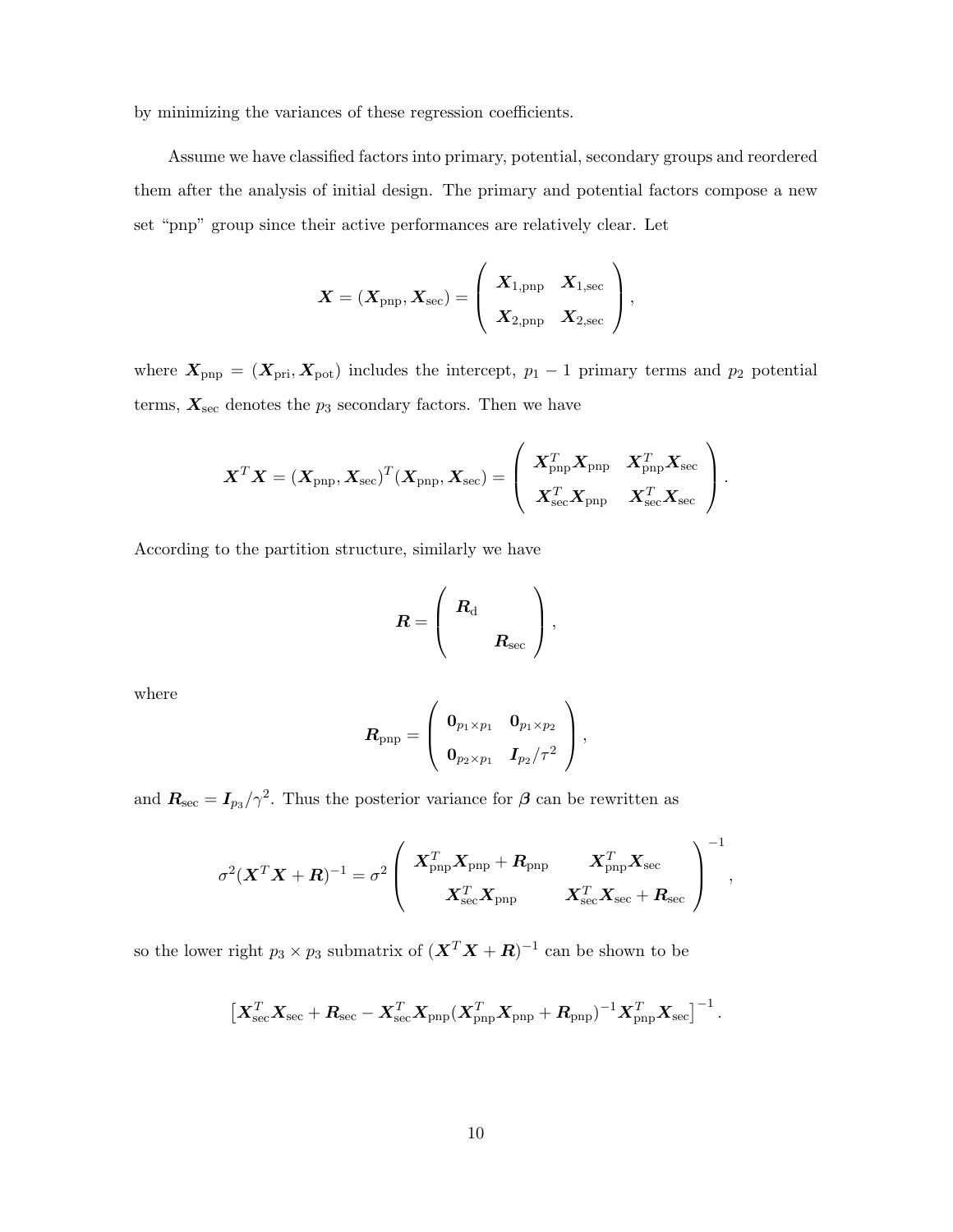According to the  $D_s$ -optimality, the best choice of  $X_2$  is one that maximizes

<span id="page-10-0"></span>
$$
|\boldsymbol{X}_{\text{sec}}^T \boldsymbol{X}_{\text{sec}} + \boldsymbol{R}_{\text{sec}} - \boldsymbol{X}_{\text{sec}}^T \boldsymbol{X}_{\text{pnp}} (\boldsymbol{X}_{\text{pnp}}^T \boldsymbol{X}_{\text{pnp}} + \boldsymbol{R}_{\text{pnp}})^{-1} \boldsymbol{X}_{\text{pnp}}^T \boldsymbol{X}_{\text{sec}}|,
$$
\n(1)

where

$$
\begin{array}{rcl} \boldsymbol{X}_{\text{sec}}^T\boldsymbol{X}_{\text{sec}} & = & \boldsymbol{X}_{1,\text{sec}}^T\boldsymbol{X}_{1,\text{sec}} + \boldsymbol{X}_{2,\text{sec}}^T\boldsymbol{X}_{2,\text{sec}}, \\ \boldsymbol{X}_{\text{sec}}^T\boldsymbol{X}_{\text{pnp}} & = & \boldsymbol{X}_{1,\text{sec}}^T\boldsymbol{X}_{1,\text{pnp}} + \boldsymbol{X}_{2,\text{sec}}^T\boldsymbol{X}_{2,\text{pnp}}, \\ \boldsymbol{X}_{\text{pnp}}^T\boldsymbol{X}_{\text{pnp}} & = & \boldsymbol{X}_{1,\text{pnp}}^T\boldsymbol{X}_{1,\text{pnp}} + \boldsymbol{X}_{2,\text{pnp}}^T\boldsymbol{X}_{2,\text{pnp}}. \end{array}
$$

Similar to [Gutman et al.](#page-24-6) [\(2014\)](#page-24-6), the final design can be called the Bayesian  $D_s$ -optimal augmented design.

In fact, for Bayesian D-optimality, maximizing  $|\mathbf{X}^T\mathbf{X} + \mathbf{R}|$  is in some sense equivalent to minimizing the correlations between all factors under some prior information which is referred by the matrix R. In addition, with the knowledge of the block matrix, we have

$$
|\boldsymbol{X}^T\boldsymbol{X}+\boldsymbol{R}|=|\boldsymbol{X}^T_{\rm{pnp}}\boldsymbol{X}_{\rm{pnp}}+\boldsymbol{R}_{\rm{pnp}}|\cdot|\boldsymbol{X}^T_{\rm{sec}}\boldsymbol{X}_{\rm{sec}}+\boldsymbol{R}_{\rm{sec}}-\boldsymbol{X}^T_{\rm{sec}}\boldsymbol{X}_{\rm{pnp}}(\boldsymbol{X}^T_{\rm{pnp}}\boldsymbol{X}_{\rm{pnp}}+\boldsymbol{R}_{\rm{pnp}})^{-1}\boldsymbol{X}^T_{\rm{pnp}}\boldsymbol{X}_{\rm{sec}}|,
$$

which is Eq.[\(1\)](#page-10-0) multiplied by  $|\mathbf{X}_{\rm{pnp}}^T \mathbf{X}_{\rm{pnp}} + \mathbf{R}_{\rm{pnp}}|$ . Thus for Bayesian  $D_s$ -optimality, it focuses more attention on the correlations involving secondary factors, the benefit is the reduction in correlation relating to secondary terms and that would make picking out active factors from the secondary set be easier.

#### 3.2 Adding a blocking factor

In practice, there could be a long period of time between the original experiment and the follow up experiment. So it is common to observe a shift in average responses between the two experiments [\(Goos et al., 2011\)](#page-24-13). Therefore it would be better to add a term, a blocking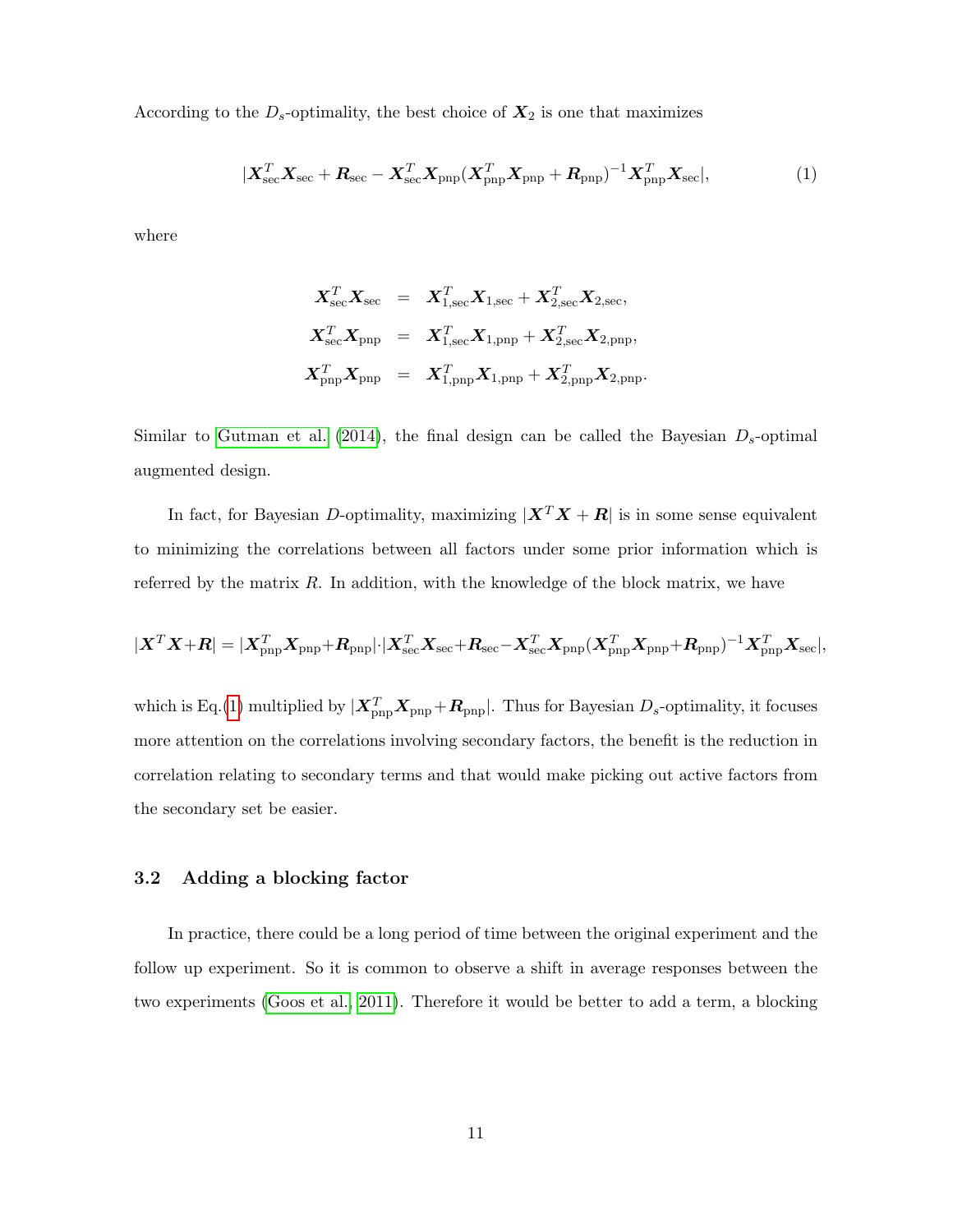factor  $x_{p+1}$ , to capture this potential shift in the mean response,

<span id="page-11-0"></span>
$$
\mathbf{y} = \mathbf{X}\boldsymbol{\beta} + \mathbf{x}_{p+1}\boldsymbol{\delta} + \boldsymbol{\varepsilon},\tag{2}
$$

where the parameter  $\delta$  represents the shift in responses, and the factor  $x_{p+1}$  is a 2-level factor that takes the value  $+1$  for all the runs in the original experiment and  $-1$  for all the runs in the follow-up experiment. In general, we call the parameter  $\delta$  a blocking effect.

For the original experiment, the new model matrix is  $(X_1, 1_{n_1})$ , we know that the first column of  $X_1$  is equal to  $\mathbb{1}_{n_1}$ , thus the blocking effect is confounded with the intercept. If we have run the follow-up experiments, then the new complete model matrix is

$$
\bm{X}_{\text{c}} = \left( \begin{array}{cc} \bm{X}_1 & \bm{1}_{n_1} \\ \bm{X}_2 & -\bm{1}_{n_2} \end{array} \right).
$$

Let the prior distribution of the parameters be  $\beta_c$  |  $\sigma^2 \sim N(\beta_{c0}, \sigma^2 R_c^{-1})$ , where  $\beta_c$  =  $(\boldsymbol{\beta}^T, \delta)^T$ ,  $\boldsymbol{R}_c$  is a prior variance with

$$
\boldsymbol{R}_{\mathrm{c}} = \left(\begin{array}{cc} \boldsymbol{R} & \boldsymbol{0}_{p} \\ \boldsymbol{0}_{p}^{T} & 1/\xi^{2} \end{array}\right).
$$

Assume the conditional distribution is  $y \mid (\beta_c, \sigma^2) \sim N(X_c \beta_c, \sigma^2 I_{n_1+n_2})$ , then posterior distribution for  $\beta_c$  given  $y$  is  $\beta_c$  |  $y \sim N(b_c, \sigma^2(\bm{X}_c^T\bm{X}_c+\bm{R}_c)^{-1})$ , where  $\bm{b}_c = (\bm{X}_c^T\bm{X}_c +$  $(\boldsymbol{R}_{\rm c})^{-1}(\boldsymbol{X}_{\rm c}^T\boldsymbol{y}+\boldsymbol{R}_{\rm c}\boldsymbol{\beta}_{\rm c0})$  and

$$
\boldsymbol{X}_\mathrm{c}^T\boldsymbol{X}_\mathrm{c} = \left(\begin{array}{cc} \boldsymbol{X}_1^T\boldsymbol{X}_1 + \boldsymbol{X}_2^T\boldsymbol{X}_2 & \boldsymbol{X}_1^T\boldsymbol{1}_{n_1} - \boldsymbol{X}_2^T\boldsymbol{1}_{n_2} \\ \boldsymbol{1}_{n_1}^T\boldsymbol{X}_1 - \boldsymbol{1}_{n_2}^T\boldsymbol{X}_2 & n_1+n_2 \end{array}\right).
$$

Similar to the Bayesian D-optimal designs, if we aim to reduce the error variances of the parameter estimators,  $Var(\bm{b}_c) = \sigma^2(\bm{X}_c^T\bm{X}_c + \bm{R}_c)^{-1}$ , the optimal augmented SSDs should be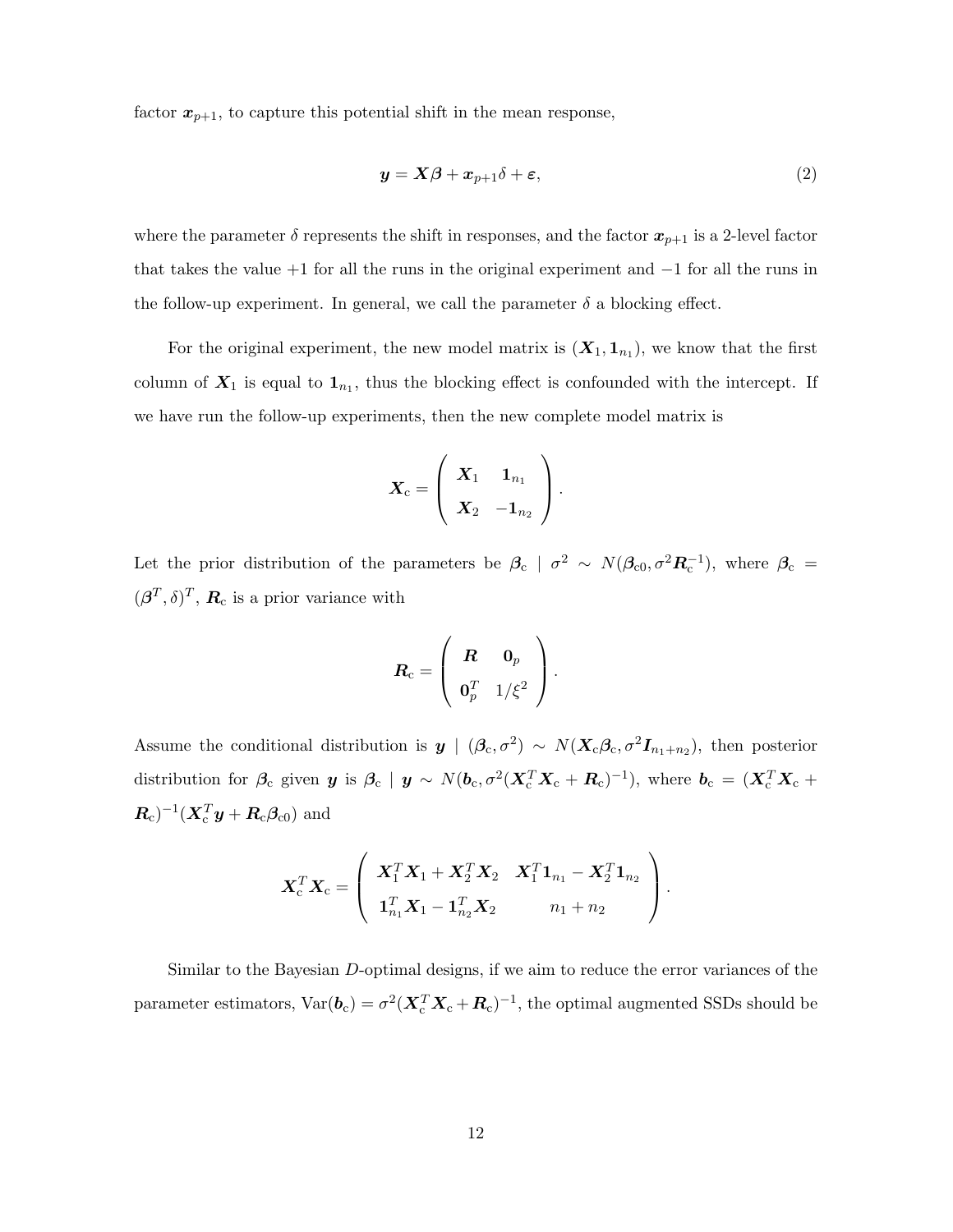constructed to maximize

$$
|\bm{X}_\mathrm{c}^T\bm{X}_\mathrm{c}+\bm{R}_\mathrm{c}|=\left|\begin{array}{cc} \bm{X}_1^T\bm{X}_1+\bm{X}_2^T\bm{X}_2+\bm{R} & \bm{X}_1^T\bm{1}_{n_1}-\bm{X}_2^T\bm{1}_{n_2}+\bm{0}_p \\ \bm{1}_{n_1}^T\bm{X}_1-\bm{1}_{n_2}^T\bm{X}_2+\bm{0}_p^T & n_1+n_2+1/\xi^2 \end{array}\right|.
$$

Thus, in term of the Bayesian D-optimality, we would maximize

<span id="page-12-0"></span>
$$
\left| \boldsymbol{X}_1^T \boldsymbol{X}_1 + \boldsymbol{X}_2^T \boldsymbol{X}_2 + \boldsymbol{R} - \frac{1}{n_1 + n_2 + 1/\xi^2} (\boldsymbol{X}_1^T \boldsymbol{1}_{n_1} - \boldsymbol{X}_2^T \boldsymbol{1}_{n_2}) (\boldsymbol{1}_{n_1}^T \boldsymbol{X}_1 - \boldsymbol{1}_{n_2}^T \boldsymbol{X}_2) \right|, \qquad (3)
$$

to get  $X_2$  generally, since  $|X_c^T X_c + R_c|$  equals Eq.[\(3\)](#page-12-0) multiplied by  $(n_1+n_2+1/\xi^2)$  according to properties of the block matrix.

When analyzing the augmented design, the blocking factor would be classified as a secondary term since one cannot detect the blocking effect with the initial design and we are not sure if there is a mean shift between the two experiments. This is different with [Jones](#page-24-14) [et al.](#page-24-14) [\(2008\)](#page-24-14) where they designated the blocking factor as a primary effect. For convenience, we would set  $\xi^2 = \gamma^2$  here. It is easy to consider the Bayesian  $D_s$ -optimal augmented SSDs since we just need to put the blocking factor into the secondary group with an appropriate adjustment for  $X$  and  $R$ .

<span id="page-12-2"></span>A coordinate-exchange algorithm would be used to construct the optimal augmented SSDs here, more detailed discussion of the algorithm can be found in [Goos et al.](#page-24-13) [\(2011\)](#page-24-13). Example 2. To visually display how a neglected active blocking factor affect the augmented design and the factors' identification, consider the  $SSD(7,15)$  in Table [1](#page-7-0) with responses generated from the equation

<span id="page-12-1"></span>
$$
y^* = 5x_3 - 10x_7 + 2x_{12} + 8x_{14} + \delta x_{16} + \varepsilon, \ \varepsilon \sim N(0_7, I_7), \tag{4}
$$

where  $x_{16} = 1$  for the first seven runs and  $x_{16} = -1$  for the added  $n_2$  runs, and  $\delta$  denotes the blocking effect. Note that the  $y^*$  in Eq. [\(4\)](#page-12-1) is a little different from that of Example [1](#page-7-1) because we have added a blocking factor here to describe the mean shift between two stages. However the factors picked out would not change since the mean shift and the former intercept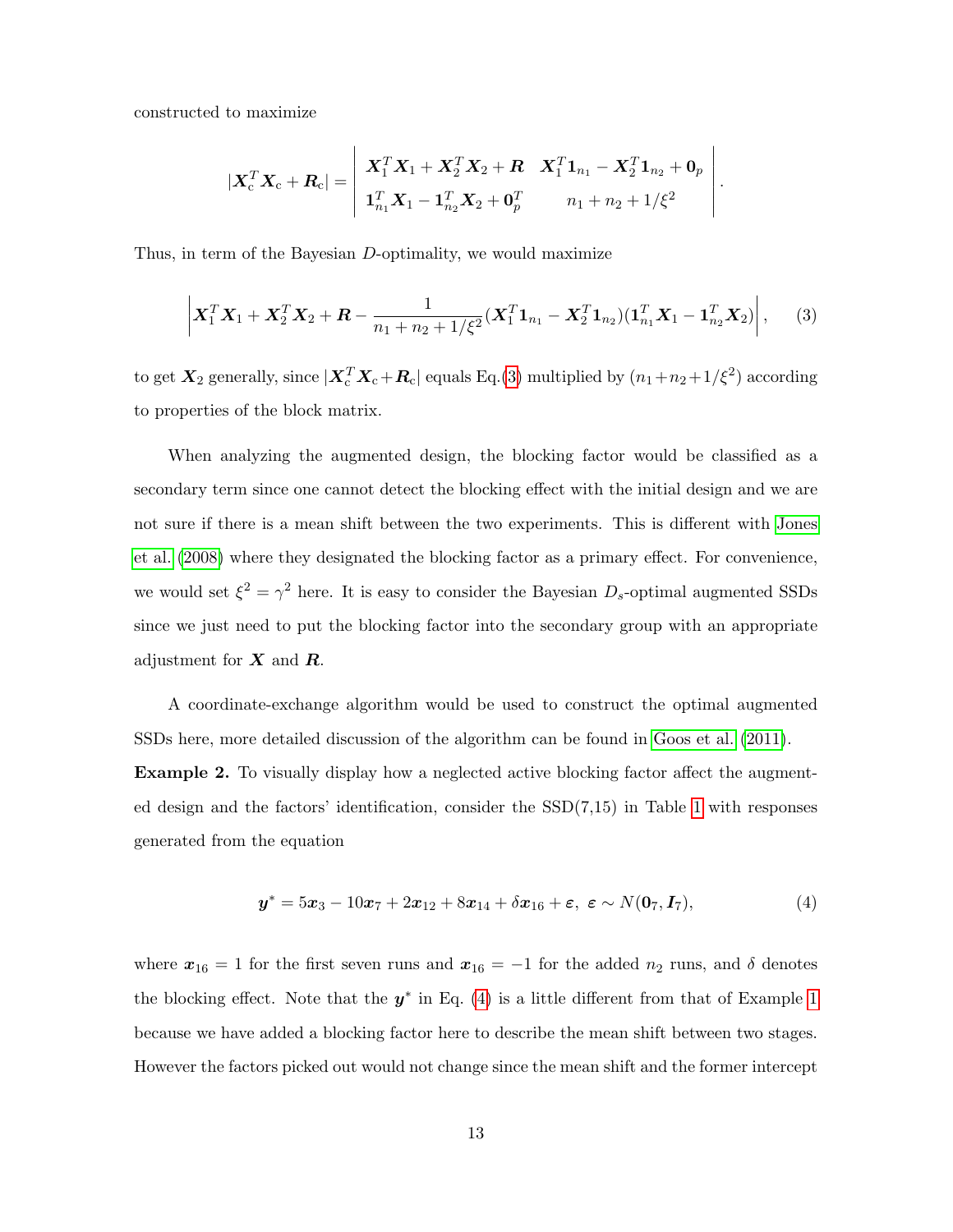are confounded as a new intercept parameter when analyzing the initial design SSD(7,15). The factors have been classified into three groups: primary factors 3,7,9,14, potential factors 1,2,5,6,8,11, and the others are secondary factors.

All examples in this paper use  $\gamma^2 = 100$  and  $\tau^2 = 5$ , the same with that of [Gutman](#page-24-6) [et al.](#page-24-6) [\(2014\)](#page-24-6). Based on the classification, we use the coordinate-exchange algorithm with 2000 initial random designs to add  $n_2 = 4$  runs under the Bayesian  $D_s$ -optimality, and the setting for the number of initial random designs comes from the simulation discussed later. Ignoring or considering the blocking effect, we get two Bayesian  $D_s$ -optimal augmented designs:  $SSD(11, 15)<sub>1</sub>$  whose added runs are given in the upper part of Table [3](#page-13-0) and  $SSD(11, 15)<sub>2</sub>$ whose added runs are in the lower part of Table [3.](#page-13-0) Note that for both augmented SSDs, all settings are the same in the progress of constructing the optimal follow-up runs except that the blocking factor,  $x_{16} = (1, 1, 1, 1, 1, 1, 1, -1, -1, -1, -1)'$ , has been put in the secondary group for the latter.

|                                                           | Run |                                               |  |  |  |  |  |  |             | $\boldsymbol{y}^*$<br>$x_1$ $x_2$ $x_3$ $x_4$ $x_5$ $x_6$ $x_7$ $x_8$ $x_9$ $x_{10}$ $x_{11}$ $x_{12}$ $x_{13}$ $x_{14}$ $x_{15}$                           |
|-----------------------------------------------------------|-----|-----------------------------------------------|--|--|--|--|--|--|-------------|-------------------------------------------------------------------------------------------------------------------------------------------------------------|
|                                                           | 8   |                                               |  |  |  |  |  |  |             | 1 1 1 1 -1 1 -1 -1 -1 -1 -1 1 -1 -1 1 20.190                                                                                                                |
| Ignoring                                                  | 9   |                                               |  |  |  |  |  |  |             | $1 -1 -1 1 1 1 1 -1 -1 1 1 -1 -1 -1 -1 -1 -29.880$                                                                                                          |
| blocking                                                  | 10  |                                               |  |  |  |  |  |  |             |                                                                                                                                                             |
|                                                           | 11  |                                               |  |  |  |  |  |  |             | 1 1 1 -1 -1 -1 -1 -1 -1 -1 1 -1 -1 1 1 -1 3.222                                                                                                             |
|                                                           | 8   |                                               |  |  |  |  |  |  |             | $1 -1$ 1 1 -1 1 1 1 -1 -1 1 1 -1 -1 1 2.176                                                                                                                 |
| Considering 9 1 -1 1 -1 -1 1 1 1 1 1 1 -1 -1 -1 -1 -2.441 |     |                                               |  |  |  |  |  |  |             |                                                                                                                                                             |
| blocking                                                  |     |                                               |  |  |  |  |  |  |             | $10 \quad -1 \quad 1 \quad -1 \quad -1 \quad -1 \quad -1 \quad 1 \quad 1 \quad -1 \quad 1 \quad -1 \quad 1 \quad -1 \quad 1 \quad -1 \quad 1 \quad -28.052$ |
|                                                           |     | $-1$ $-1$ $-1$ 1 $1$ $-1$ $-1$ 1 $1$ $-1$ 1 1 |  |  |  |  |  |  | $1 \quad 1$ | 10.244                                                                                                                                                      |

<span id="page-13-0"></span>Table 3: Additional 4 Bayesian  $D_s$ -optimal runs for the SSD(7, 15).

Figure [1](#page-14-0) shows the correlation maps for both  $SSD(11,15)$ 's. In the figure, "Vi" means the *i*th factor for  $i = 1, \ldots, 15$  and "block" denotes the blocking factor, in addition, a light color represents a weak correlation between factors, while a black color represents a high correlation. To make the graphical representation clear, the diagonal elements have been set to blank in the figure though their values should be 1. The marked square box in the diagram corresponds to the "pnp" group including primary and potential factors, secondary and blocking factors stand back, the order is the same with the above. Such an arrangement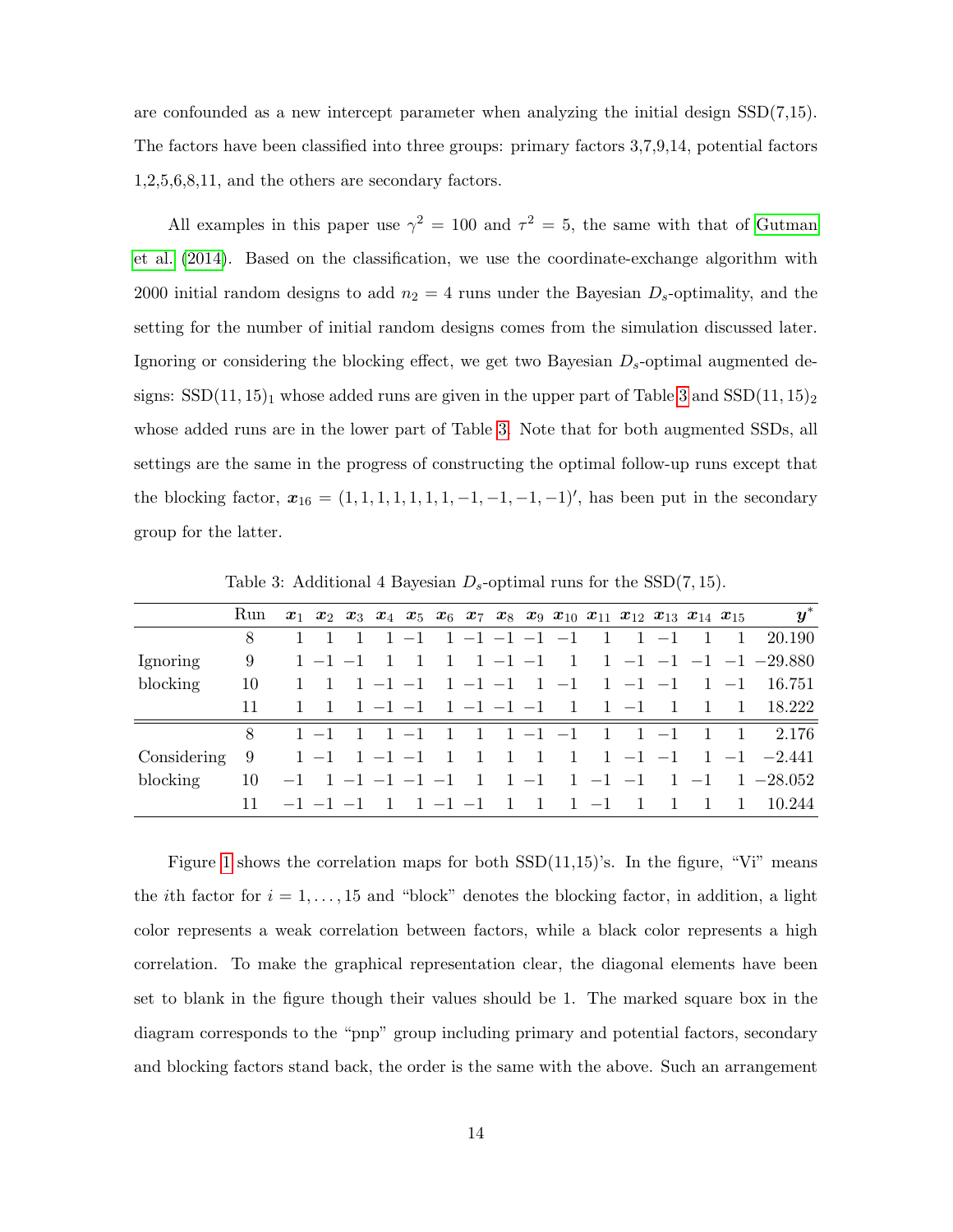

<span id="page-14-0"></span>Figure 1: Correlation maps for both augmented SSD(11,15)'s

is made for displaying the correlations among two classes of factors.

Both Bayesian  $D_s$ -optimal augmented designs behave similarly for the experimental factors. For each SSD, it is apparent that the color in the marked box is darker than in the other area, so correlations among factors in the "pnp" group are relatively stronger than those involving secondary factors, thereby increasing the likelihood for an active factor to be identified from the secondary group. This performance coincides considerably with the explantation given at the end of Section 3.1.

The last columns in the maps display differently, the color of  $SSD(11, 15)_2$  is much lighter, which means smaller correlations between the blocking factor and the other experimental factors. For SSD(11, 15)<sub>1</sub>, three factors,  $x_1, x_6, x_{13}$ , are the most relevant to the blocking factor and their absolute values of correlation coefficients are all 0.5714, the high correlations will make them to be incorrectly identified as active easily when the blocking effect is truly active, see the following Table [4.](#page-15-0) However. for  $SSD(11, 15)_2$ , only factor  $x_7$  has a relatively large correlation with the blocking factor and the correlation coefficient is −0.3105.

Consider there is a moderate blocking effect, say  $\delta = 4$ . Now the present responses  $y^*$ for the initial design SSD(7,15) are the sum of  $\delta$  and  $y$  in Table [1.](#page-7-0) For the added runs,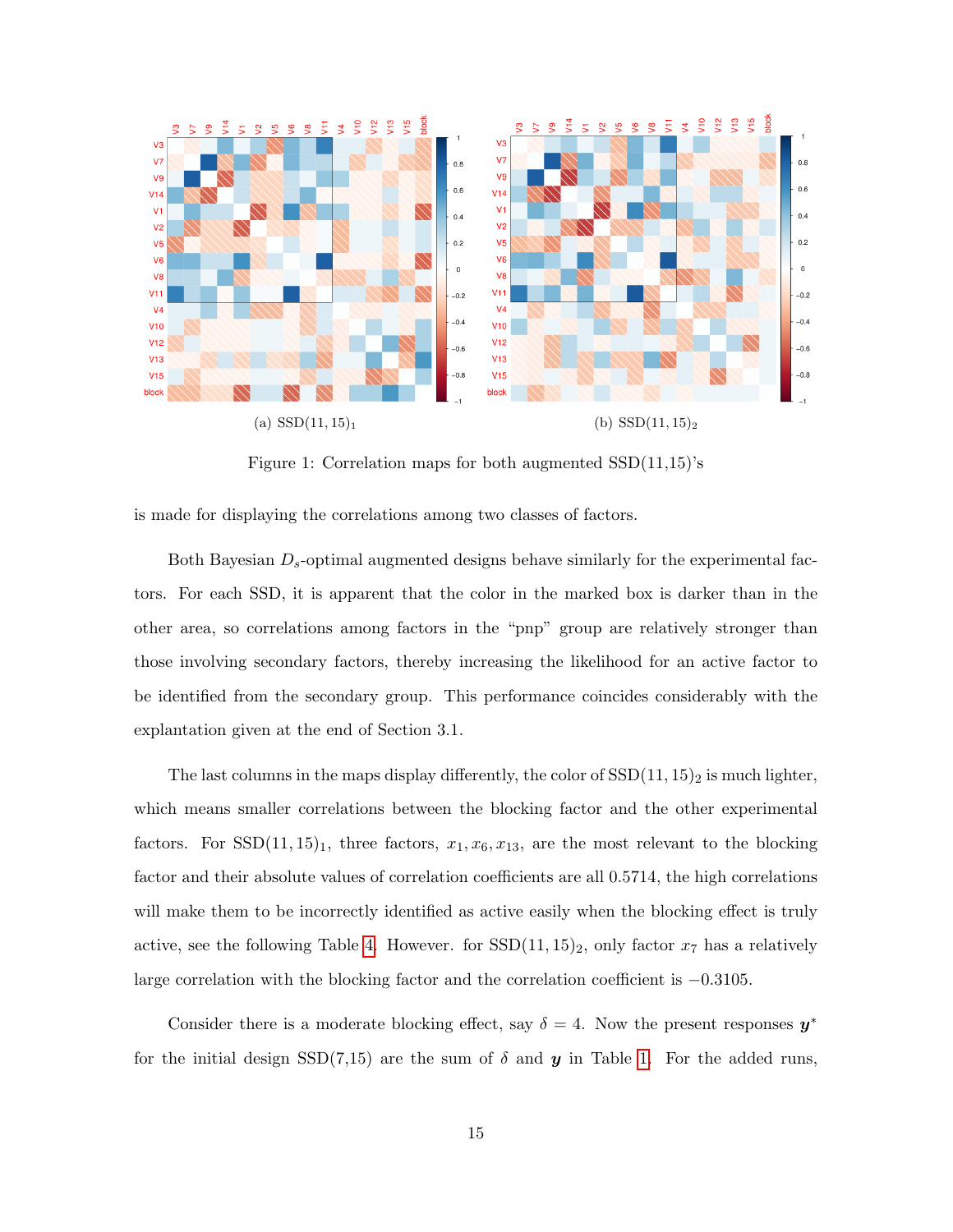their responses are generated from Eq.[\(4\)](#page-12-1) and listed in Table [3.](#page-13-0) Four methods introduced in Section [2.2](#page-4-0) are used to identify the active effects for both augmented SSDs and the results are displayed in Table [4.](#page-15-0) For  $SSD(11, 15)$ <sub>1</sub>, two different ways of dealing with the blocking effect are considered: ignoring or including it in the model, so the first two parts in Table [4](#page-15-0) are both for  $SSD(11, 15)$ <sub>1</sub>.

| Design                  | <b>Blocking</b> |                       |  |  | Method $x_1 x_2 x_3^a x_4 x_5 x_6 x_7^a x_8 x_9 x_{10} x_{11} x_{12}^a x_{13} x_{14}^a x_{15}$ block |  |  |
|-------------------------|-----------------|-----------------------|--|--|------------------------------------------------------------------------------------------------------|--|--|
| $SSD(11,15)1$ Ignoring  |                 | <b>LASSO</b>          |  |  |                                                                                                      |  |  |
|                         |                 | <b>SCAD</b>           |  |  |                                                                                                      |  |  |
|                         |                 | DS                    |  |  |                                                                                                      |  |  |
|                         |                 | Half Normal $\bullet$ |  |  |                                                                                                      |  |  |
|                         | Including       | <b>LASSO</b>          |  |  |                                                                                                      |  |  |
|                         |                 | <b>SCAD</b>           |  |  |                                                                                                      |  |  |
|                         |                 | DS                    |  |  |                                                                                                      |  |  |
|                         |                 | Half Normal           |  |  |                                                                                                      |  |  |
| SSD(11,15) <sub>2</sub> |                 | <b>LASSO</b>          |  |  |                                                                                                      |  |  |
|                         |                 | <b>SCAD</b>           |  |  |                                                                                                      |  |  |
|                         |                 | DS                    |  |  |                                                                                                      |  |  |
|                         |                 | Half Normal           |  |  |                                                                                                      |  |  |

<span id="page-15-0"></span>Table 4: Analysis of  $y^*$  on the Bayesian  $D_s$ -optimal augmented SSD(11, 15).

Firstly, all active factors are identified by at least three out of four methods successfully, especially for  $SSD(11, 15)_2$ , each active factor can be identified by four methods. If the blocking effect is included in the model, both SSDs can identify the blocking effect though the blocking factor is not considered when constructing the follow-up runs for  $SSD(11, 15)$ <sub>1</sub>. However, for  $\text{SSD}(11, 15)_1$ , some inactive factors have also been incorrectly picked up as active factors by at least one analysis method. Ignoring the blocking effect when modeling the data will produce a higher Type I error than including it in the model. Furthermore, even we include the blocking effect in the model, the performance of  $SSD(11, 15)<sub>1</sub>$  is still not so good as the  $SSD(11, 15)<sub>2</sub>$  in terms of the analysis results because of the high correlations between the experimental factors and the blocking factor in  $SSD(11, 15)$ . So if a truly active blocking factor is not taken into account when constructing the follow-up runs, there may be relatively large correlations between the experimental factors and the blocking factor in the augmented SSDs and this point will result in a high type I error. For example, for  $SSD(11, 15)$ , the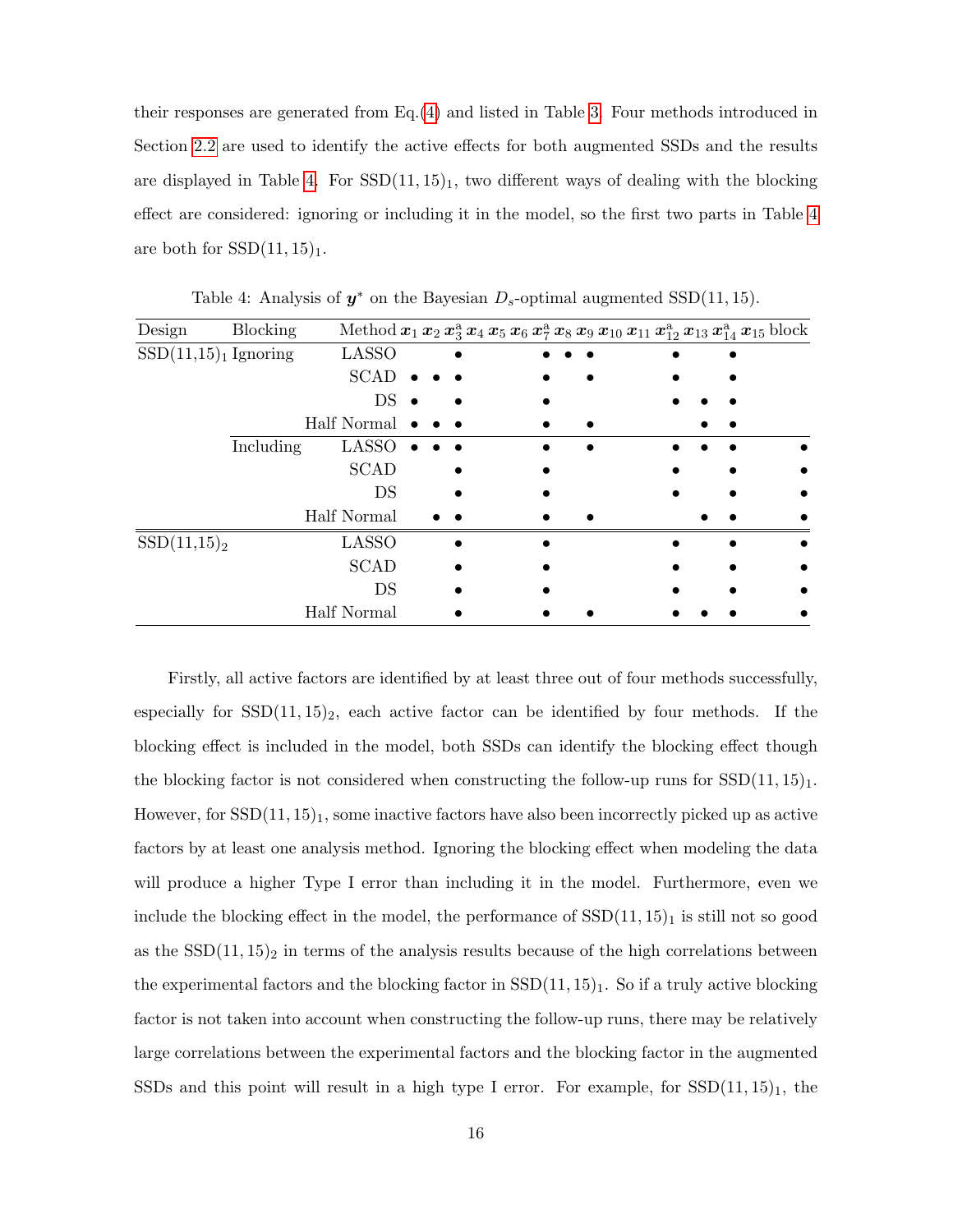inactive factors  $x_1$  has been selected as active incorrectly by three out of four methods, note the correlation coefficient between it and the blocking factor is 0.5714, another correlated inactive factor  $x_{13}$  has also been selected as active by two methods.

### 4 Simulation studies and results

In the section, simulations are carried out to study the performance of two classes of augmented Bayesian D-optimal and Bayesian  $D_s$ -optimal SSDs, some comparisons are also made.

#### 4.1 Features varied

We vary the following simulation settings in our study.

- 1. Factor-to-run ratios in the SSDs. Three choices of decreasing difficulty would be used:  $SSD(7,15)$ ,  $SSD(8,13)$  and  $SSD(9,12)$ , with the ratios varying from 2.14 to 1.33. Three initial SSDs are all  $E(s^2)$ -optimal designs, where the first two come from [Gutman et](#page-24-6) [al.](#page-24-6) [\(2014\)](#page-24-6) and the last one is constructed using the nonorthogonal array algorithm of [Nguyen](#page-25-11) [\(1996\)](#page-25-11) in Gendex (<http://www.designcomputing.net/gendex/>). The reason to consider such SSDs with few runs is that the commonly used methods do not perform well for these designs, so there may be an urgent need to add trials to clarify which factors are active.
- 2. Experimental scenarios. We vary the number and magnitude of active factors over three scenarios. Specifically, the magnitude of the regression coefficient for each of the a active factors and one blocking factor is drawn from  $N(\mu, 1)$ , with different scenarios of :

(1)  $a = 3, \mu = 5;$  (2)  $a = 4, \mu = 4;$  (3)  $a = 5, \mu = 3.$ 

3. Design augmenting criteria. Here we include the Bayesian D-optimal and the new Bayesian  $D_s$ -optimal augmented SSDs.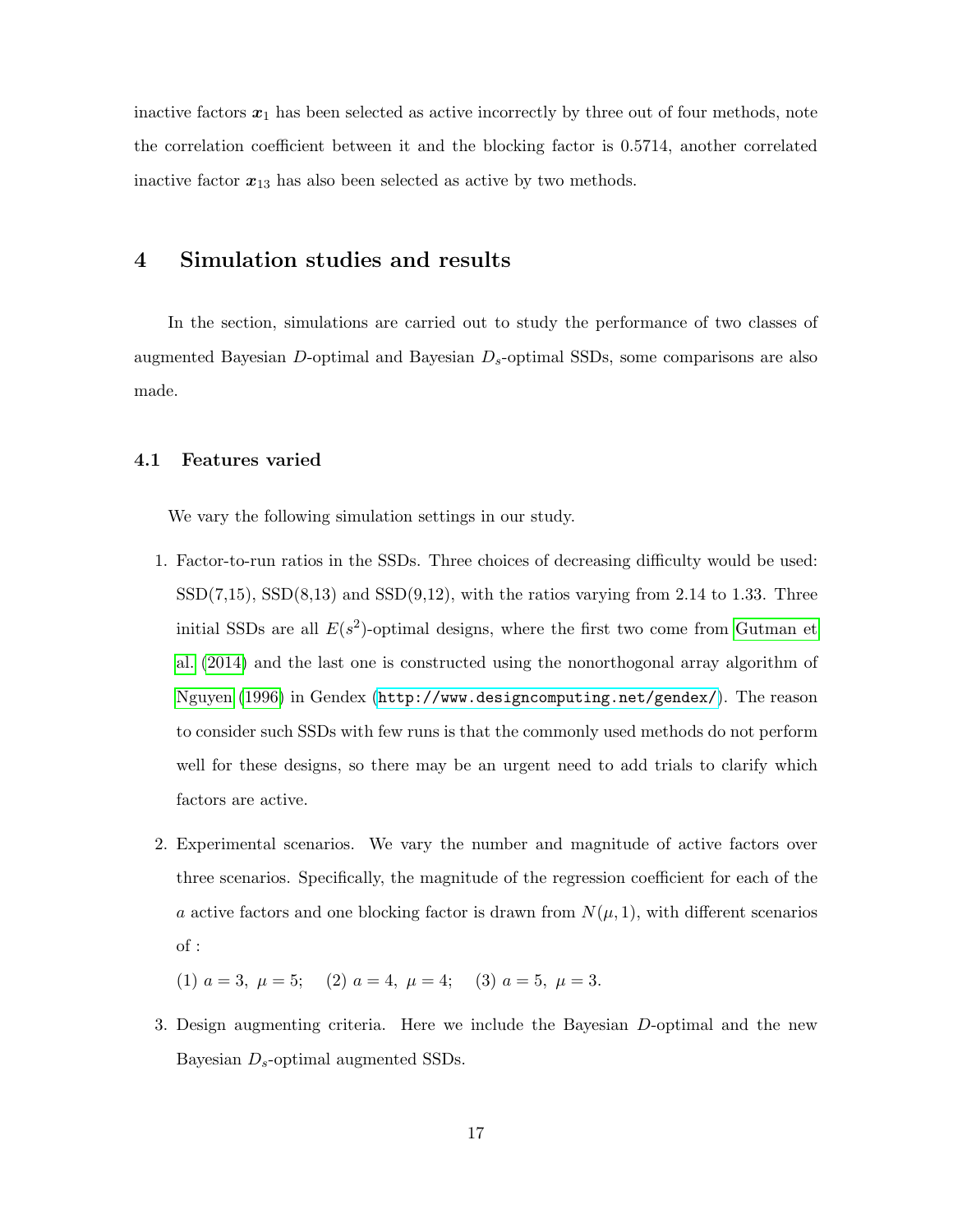- 4. The number of added runs  $n_2$ . We choose to add  $n_2 = 2, 3, \ldots, k+1-n_1$  follow-up runs, the augmented design would not be supersaturated any more when  $n_2 > k + 1 - n_1$ .
- 5. The Bayesian  $D$ -optimal and Bayesian  $D_s$ -optimal augmented SSDs are all generated using coordinate-exchange algorithm with M random starts.

We have made a number of simulations to find how many random-start designs would present an optimal or near optimal augmented SSDs, i.e., the values of the optimal criterion in Eq.[\(1\)](#page-10-0) (or Eq.[\(3\)](#page-12-0)) would have no or very small difference. As expected, an appropriate choice is related to the number of added runs, the number of factors, and the classification of factors. For instance, in Example [2,](#page-12-2) when one run is added, 50 random starts are enough to give a Bayesian  $D_s$ -optimal augmented  $SSD(7+1,15)$  since the results with  $M = 50$  and the results with  $M = 500$  are the same. However, when adding  $n_2 = 3$  runs, there are some differences in the values of criterion [\(1\)](#page-10-0), even we choose 100 random starts. A large number of simulations show that the the criterion value is relatively stable only when  $M$  is around or above 1000. As the number of added runs increases, the value of  $Eq.(1)$  $Eq.(1)$  increases gradually, meanwhile, much more start designs are needed to get an optimal or near optimal augmented SSD. However, in general, when  $n_2$  is larger, even if the values of Eq.[\(1\)](#page-10-0) (or Eq.[\(3\)](#page-12-0)) are slightly different for two augmented SSDs, the impact on the latter data analysis is very small. Thus we set  $M = \lfloor n_2/2 \rfloor * 1000$ , where  $\lfloor \cdot \rfloor$  is for rounding up, and it would present a near optimal augmented SSD based on our simulation results.

In each of the 1000 iterations:

- 1. Among the 2nd,  $3rd, \ldots, k+1$ th columns of  $X$ , a columns are randomly assigned as the active experimental factors. Their coefficients  $\beta$  and the coefficient  $\delta$  for the blocking factor are obtained by sampling from  $N(\mu, 1)$  and randomly assigning signs (+ or −).
- 2. For simplicity, the remaining  $k a$  columns (inactive effects) are assigned to be exactly zero.
- 3. The response vector is generated from the model in Eq.[\(2\)](#page-11-0) with error  $\varepsilon \sim N(\mathbf{0}_{n_1}, \mathbf{I}_{n_1}).$
- 4. All factors would be classified into their appropriate groups in terms of the classifying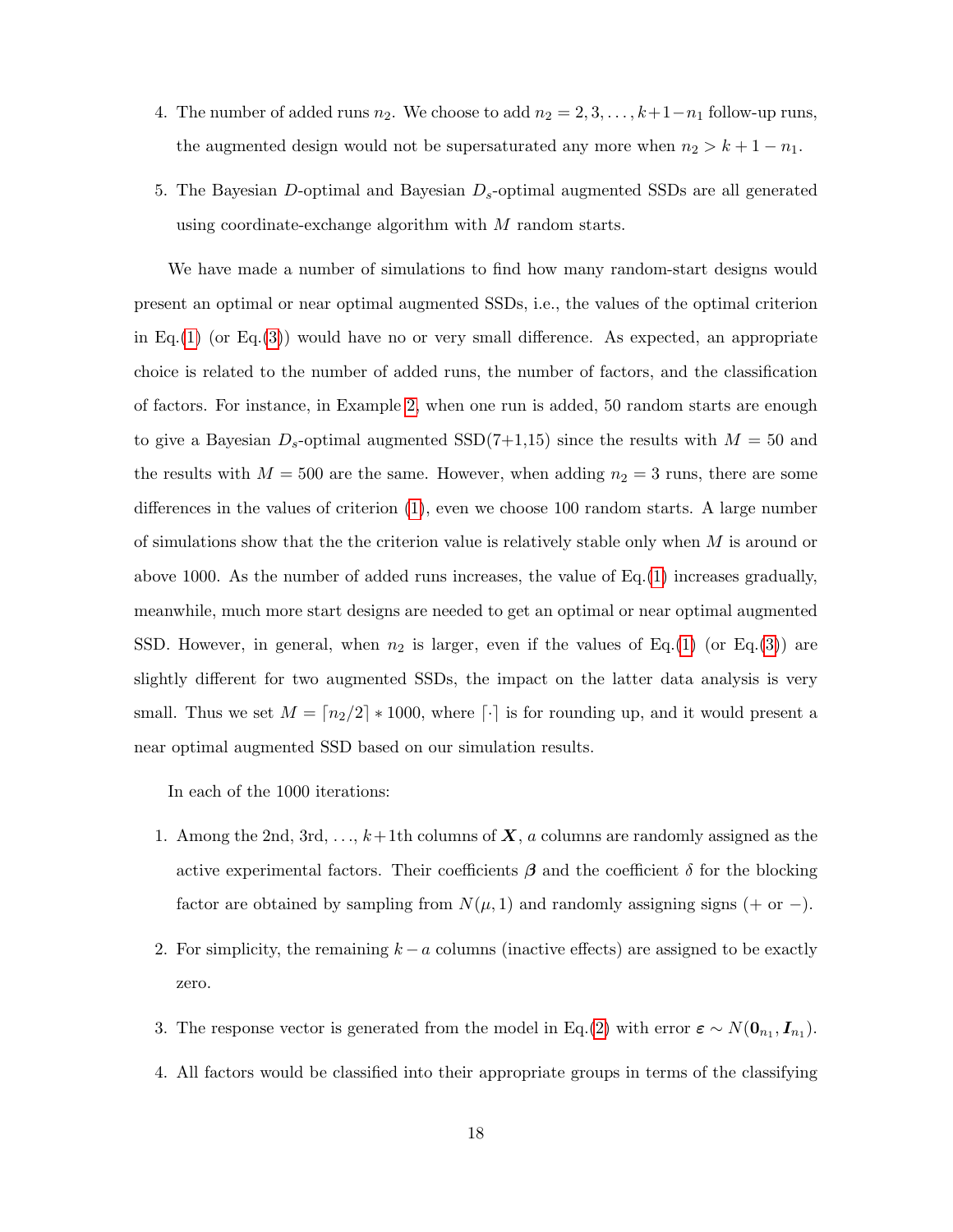principle after being analyzed by four model selection methods introduced in Section [2.2.](#page-4-0) The blocking factor is assigned as secondary term.

- 5. Add  $n_2$  runs by maximizing the objective functions in Eq.[\(1\)](#page-10-0) and Eq.[\(3\)](#page-12-0) to get the Bayesian  $D_s$ -optimal and the Bayesian D-optimal augmented SSDs respectively.
- 6. Generate the new responses for the added  $n_2$  runs. Analyze the final augmented SSDs with four model selection methods. Then those factors (identified as active by at least three methods here) classified into the primary group are the declared "active" factors now.

#### 4.2 Simulation results for augmenting SSDs

Three different criteria similar to [Marley and Woods](#page-25-10) [\(2010\)](#page-25-10) would be used to assess the performance of the augmented designs.

Power: The average proportion of active factors classified into the primary group.

- Type I error: The average proportion of the inactive factors classified into the primary group.
- Coverage: The average proportion of times that all the truly active effects are classified into the primary group.

Clearly, Power and Coverage are the-larger-the-better, and Type I error is the-smaller-thebetter. Figures [2–](#page-19-0)[4](#page-20-0) show the Power, Type I error and Coverage for three SSDs, respectively.

For the SSD(7 +  $n_2,15$ ), Figure [2](#page-19-0) shows the dominance of the Bayesian  $D_s$ -optimal augmented SSDs with regard to Power, where the superiority is particularly evident when adding fewer runs. For example, in the first scenario,  $a = 3, \mu = 5$ , when  $n_2 = 2$ , the difference of Power between the two classes of augmented SSDs is close to 0.1, however the difference is very small when adding eight runs. Also, the Bayesian  $D_s$ -optimal augmented SSDs have slightly higher coverage proportions. Note that two classes of augmenting strategies have similar performance with respect to Type I error. Thus Bayesian  $D_s$ -optimality criterion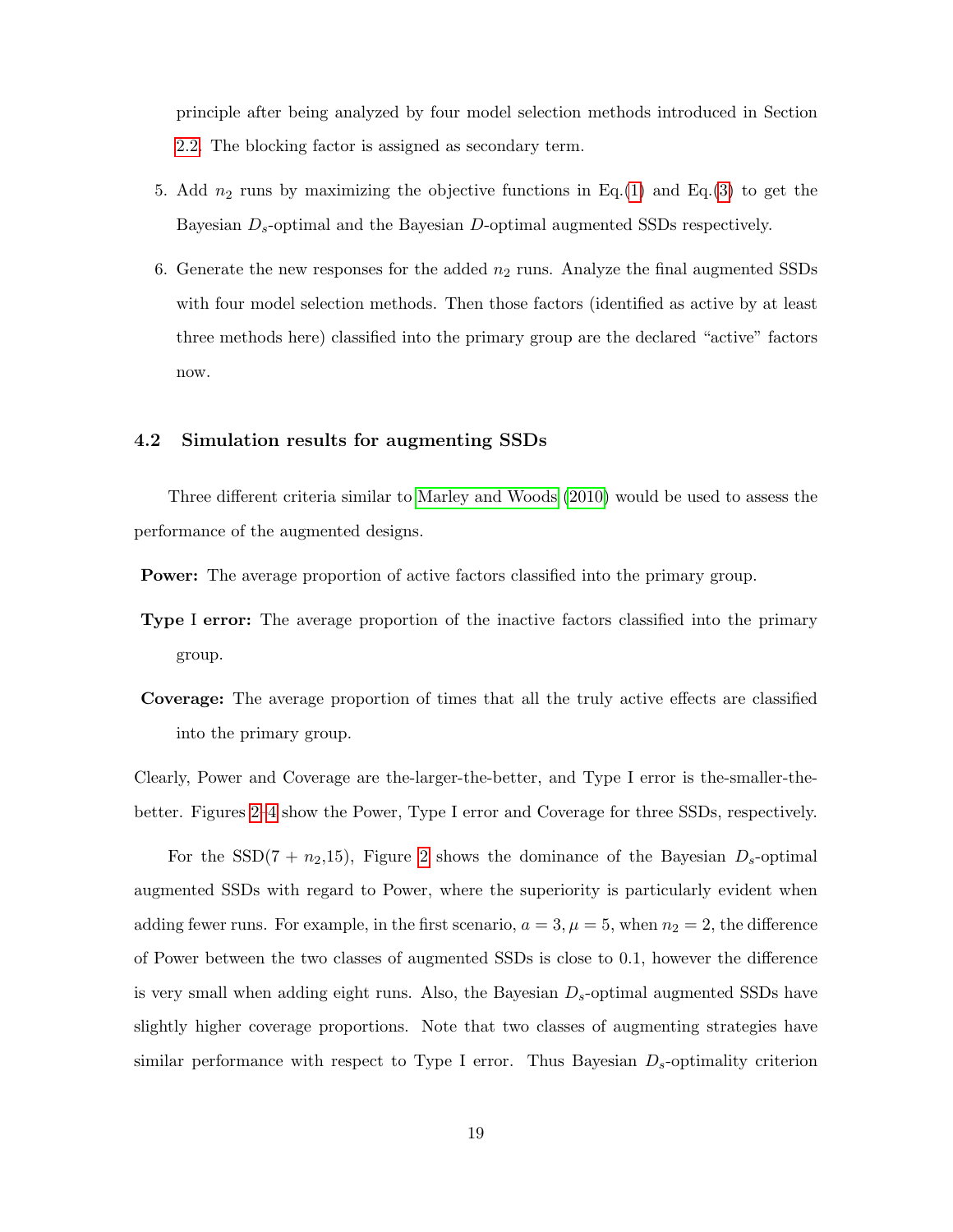

<span id="page-19-0"></span>Figure 2: Performance for two classes of augmented  $SSD(7 + n<sub>2</sub>,15)$ 's

is recommended if one can afford few runs because it would produce a more economical augmented SSD with a good performance.

Not surprisingly, as the number of adding runs increases, both classes of the augmented designs perform well. Generally, when adding the same runs, the augmented SSDs have consistently worse performance for harder scenarios in terms of all three measures. Note that for both classes of augmented SSDs, we have low coverage proportions relative to the good performance on the Power. This means some small effects may not be identified though multiple runs have been added. In fact, most of the missing active factors are the members that cannot be identified by any method for the initial designs. So for those small effects which cannot be selected as active by at least one of four methods applied, to identify all of them is still difficult even adding much more runs.

For two classes of  $SSD(8+n_2,13)$ , Figure [3](#page-20-1) shows that the Bayesian  $D_s$ -optimal criterion leads to a bit higher Power and Coverage although the differences are not large. Also, the comparisons indicate that the Bayesian  $D_s$ -optimal augmented SSDs have little lower Type I error rates. For the third scenario, it seems that the Bayesian  $D_s$ -optimal augmented SSDs perform better than the Bayesian D-optimal augmented SSDs in terms of the three measures. In addition, the last scenario clearly has the worst performance comparing to the first two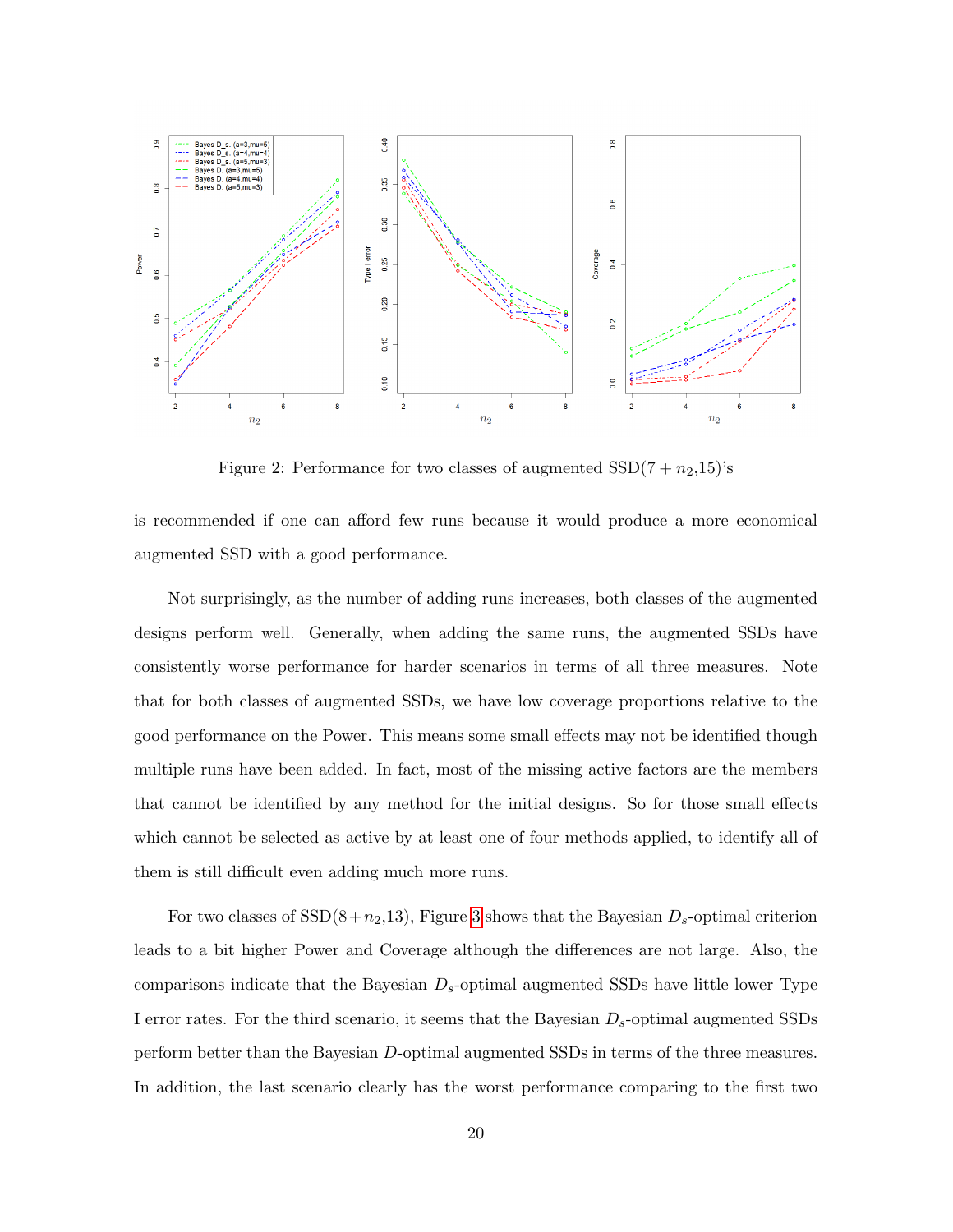

<span id="page-20-1"></span>Figure 3: Performance for two classes of augmented  $SSD(8 + n<sub>2</sub>, 13)'s$ 



<span id="page-20-0"></span>Figure 4: Performance for two classes of augmented  $SSD(9 + n<sub>2</sub>,12)'s$ 

scenarios. Note that for  $SSD(7+n_2,15)$ , the settings of the three scenarios have some impacts on the performance, but not so large as that for  $SSD(8 + n<sub>2</sub>, 13)$ . Based on the simulations for  $SSD(7 + n_2, 15)$  and  $SSD(8 + n_2, 13)$ , it seems that the Bayesian  $D_s$ -optimal augmenting criterion tends to produce designs with higher Power and Coverage, and lower Type I error rates for the hard settings.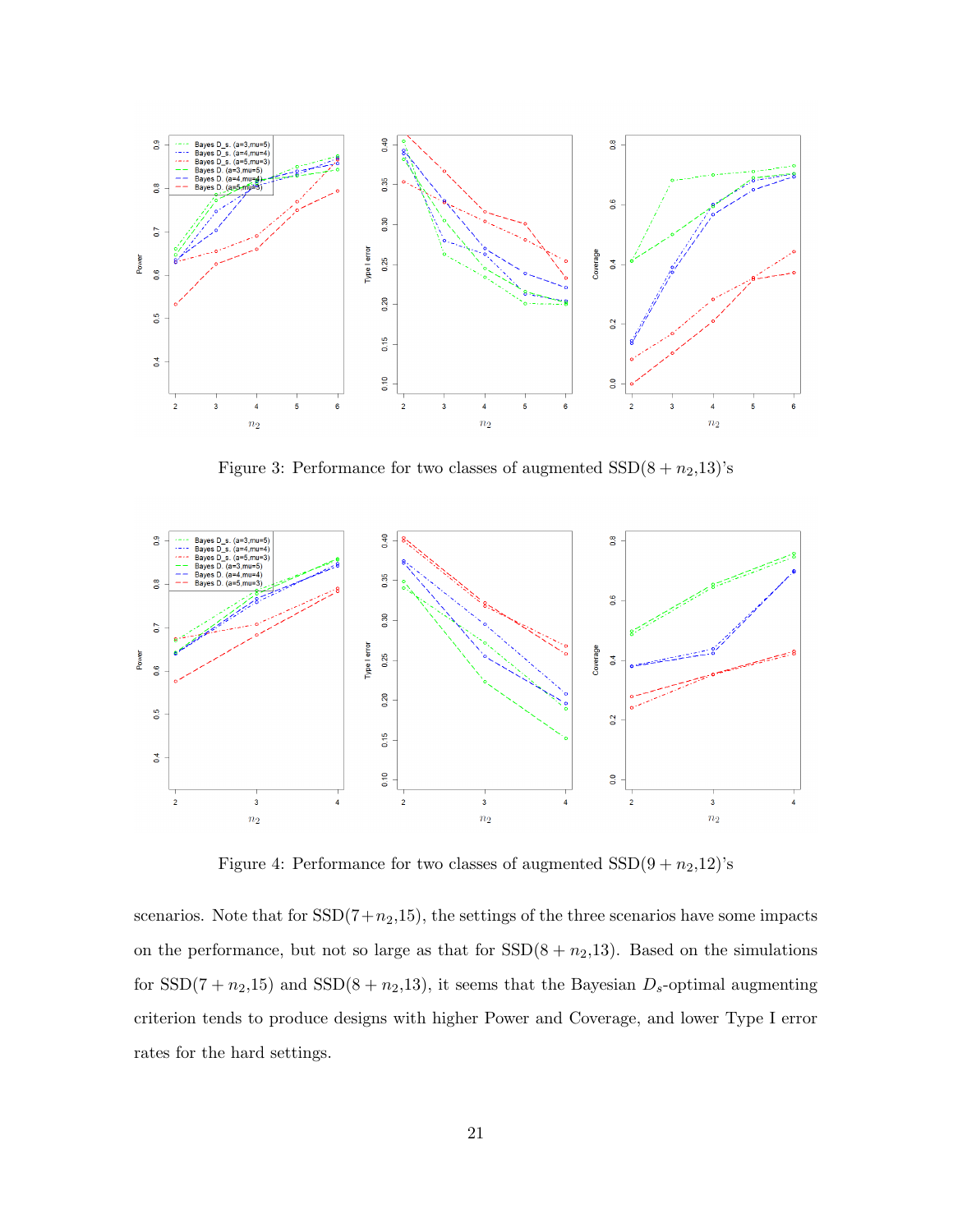For the  $SSD(9 + n<sub>2</sub>, 12)$ , two classes of augmented SSDs perform well as expected since the analysis of initial design can present a good classification for the factors, that is about 50% active factors are specified to the primary group and only about 10% active factors are incorrectly classified into the potential group. Here, the Bayesian  $D_s$ -optimal augmented SSDs do not outperform the Bayesian D-optimal augmented SSDs any more, i.e., two classes of augmentation methods present similar results in terms of the three evaluation measures.

Through the above simulations, we know that for the initial SSDs with high factor-torun ratios, the identification results from various methods are different. When adding fewer runs are considered, employing the Bayesian  $D_s$ -optimal augmented design would be a better choice. Even the factor-to-run ratio is not very high, if there are great differences in the results of various methods for the initial SSDs, this performance suggests us that the number of active factors may be a litter large or there are some small effects, the Bayesian  $D_s$ -optimal augmented design should be the preference too.

Remark 2. When adding follow-up experiments, the practitioners are very concerned about the practical question, given  $n_1$  what will be an ideal value for  $n_2$ ? For traditional SSDs, [Marley and Woods](#page-25-10) [\(2010\)](#page-25-10) concluded that the number of all runs should be at least three times the number of active effects. However, it is not easy to answer this question for the augmented SSDs since it would involve the objective of experiment, the correlations in the initial design model, the complexity of the model and so on. In our simulation, we have considered all the values of  $n_2 \in \{2, \ldots, k+1-n_1\}$ , though not all results are presented for SSD(7,15) since Figure [2](#page-19-0) can still clearly show the trend of increasing or decreasing for the three measures. We find that for initial SSDs with moderate factor-to-run ratios, such as  $SSD(9,12)$  and  $SSD(8,13)$ , adding  $n_2 = k + 1 - n_1$  runs is enough to present a good augmented SSD if the model does not include many small active effects. When an SSD with a high factor-to-run ratio is used in the first stage experiment, difficulty to identify those relatively small effects would result in an inaccurate factor classification and eventually lead to a bad result, though the result is somewhat meaningful. In general, the purpose of using an SSD is just to find the important factors.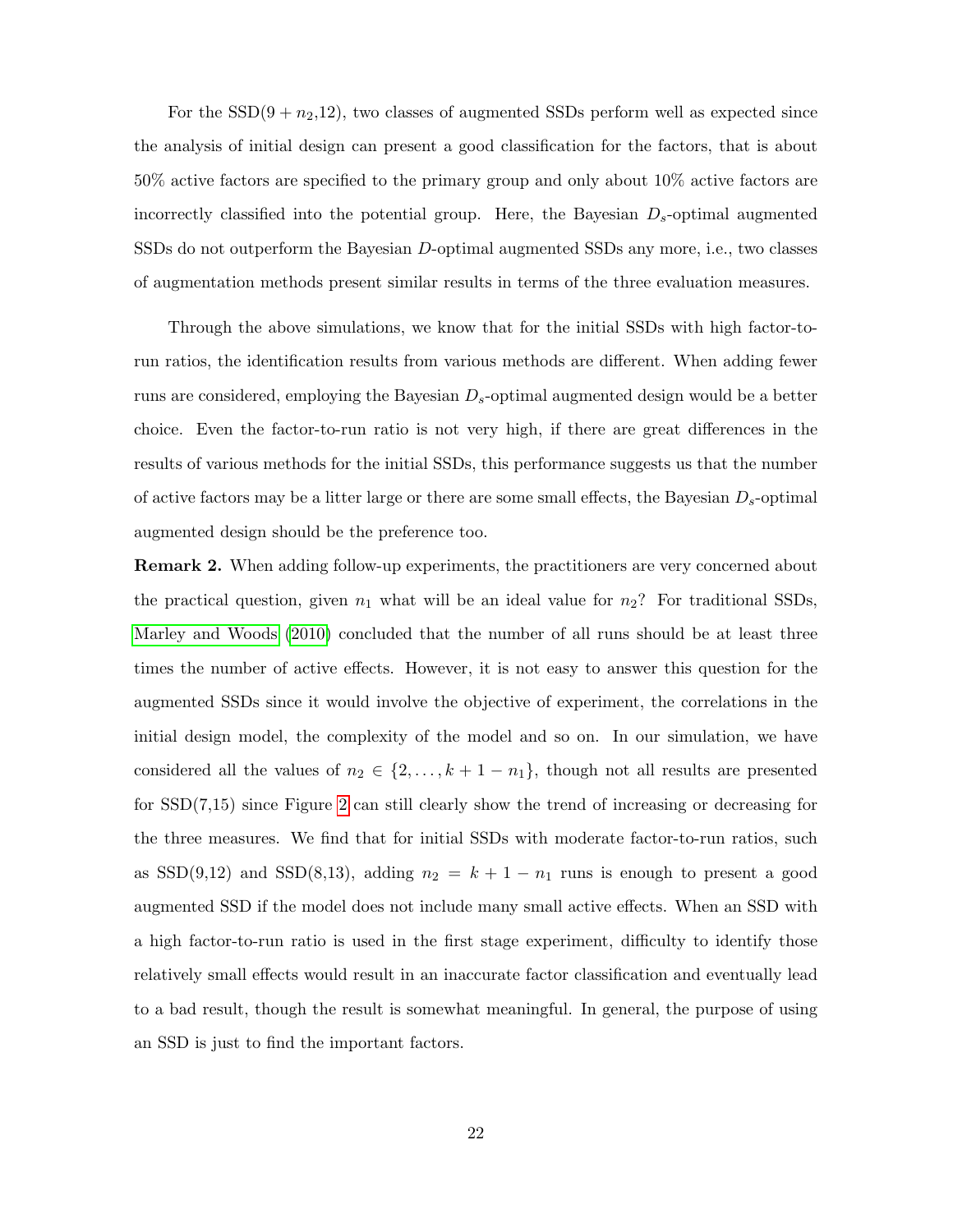### 5 Concluding remarks

SSDs are typically employed to screen a few factors from many candidates and they have great potential to aid in discoveries in a resource-efficient manner. However, screening experiments often leave some questions unanswered and adding new runs to the original experiment should allow us to clear up our uncertainty. In this paper, we have presented the Bayesian  $D_s$ -optimality to add runs to existing SSDs by using information from the initial experiment. The simulation studies in Section 4 indicate that the augmentation strategy performs well, especially when we have a proper prior classification for the factors, most of the active factors and the mean shift can be identified with adding a few runs. Even for those challenging settings, the factor classification is not so accurate because of the complicated confounding pattern in the initial design, the analysis results of the final augmented SSDs are still pretty good, and the Bayesian  $D_s$ -optimal augmenting criterion tends to produce designs with higher Power and Coverage, and lower Type I error rates than the Bayesian D-optimal augmenting criterion.

[Ruggoo and Vandebroek](#page-25-12) [\(2004\)](#page-25-12) pointed out the Bayesian D-D optimal designs coming from two-stage procedures perform more robust and better in comparison to its unique stage competitors, the classical one-stage D-optimal and the one-stage Bayesian D-optimal designs. For an augmented SSD, since the added design is generated from the Bayesian  $D_s$  (or D)optimal procedure that incorporates the improved model knowledge from the first stage and the experts' advice, we may expect such an augmented SSD would be superior in performance to the classical one stage SSDs in some situations and this is also our future work.

There are still some limitations of our simulation studies, more variable selection methods and designs should be considered, it is possible that classification results from much more analysis strategies may be more accurate, and then improve the efficiency of the Bayesian  $D_s$ -optimal augmented SSDs in identifying active factors.

In the literature, most of the SSDs are for main effects only models. However, studies are needed to construct SSDs for the estimation of factor interactions.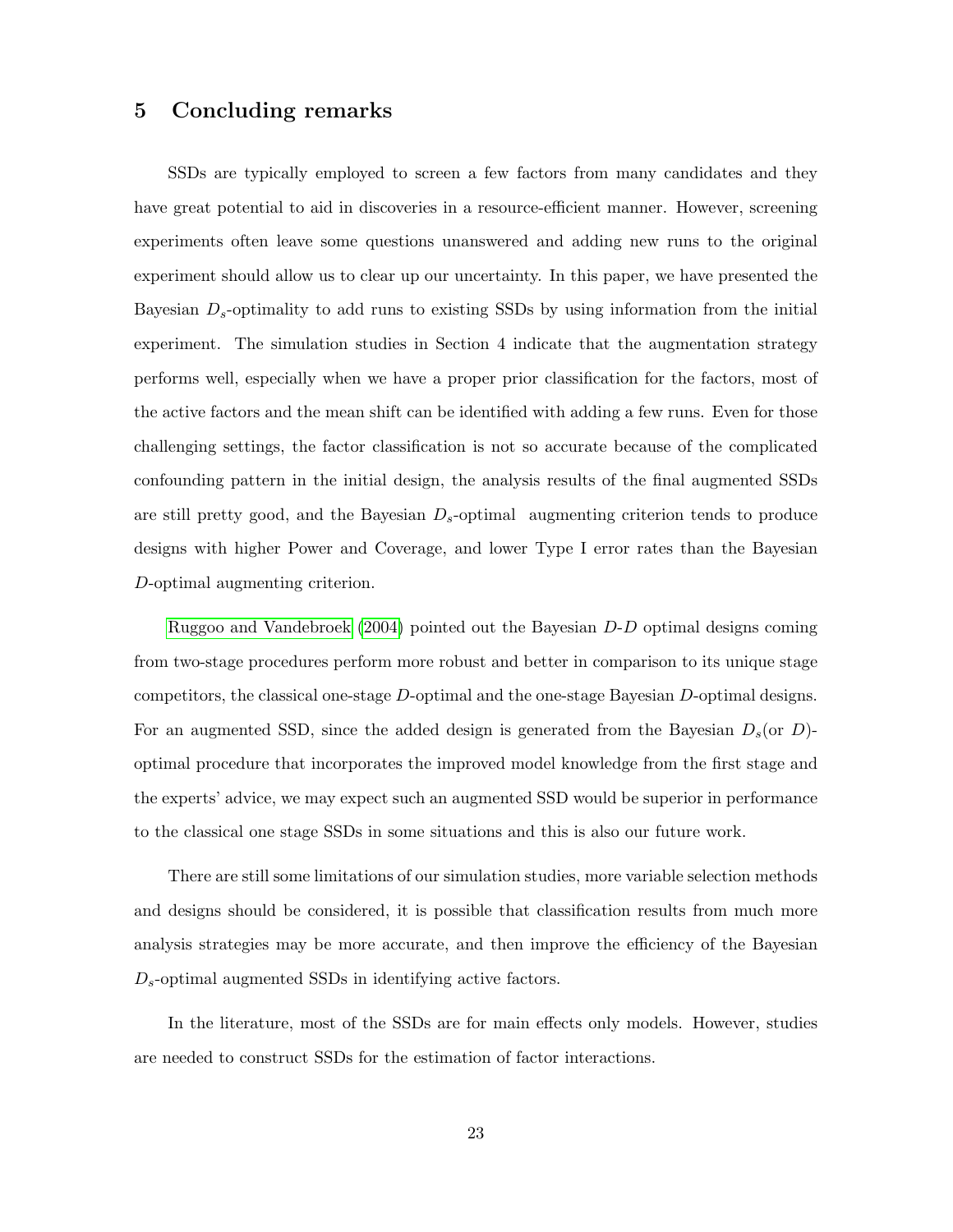# Acknowledgments

This work was supported by the National Natural Science Foundation of China (Grant Nos. 11771220, 11431006, and 11601244), Tianjin Development Program for Innovation and Entrepreneurship, Tianjin "131" Talents Program, and Project 61331903. The authors thank the Executive-Editor, an Associate-Editor and two referees for their valuable comments.

# References

- <span id="page-23-1"></span>Abraham, B., Chipman, H. and Vijayan, K. (1999). Some risks in the construction and analysis of supersaturated designs. Technometrics 41, 135–141.
- <span id="page-23-6"></span>Atkinson, A. C. and Donev, A. N. (1992). Optimum Experimental Designs. Oxford Science Publications, Oxford.
- <span id="page-23-2"></span>Beattie, S. D., Fong, D. K. H. and Lin, D. K. J. (2002). A two-stage Bayesian model selection strategy for supersaturated designs. Technometrics 44, 55–63.
- <span id="page-23-5"></span>Booth, K. H. V. and Cox, D. R. (1962). Some systematic supersaturated designs. Technometrics 4, 489–495.
- <span id="page-23-0"></span>Box, G. E. P. (1959). Discusssion on "Random balance experimentation" by F. E. Satterthwaite. Technometrics 1, 174–180.
- <span id="page-23-9"></span>Box, G. E. P., Meyer, R. D. (1986). Ananalysis for unreplicated fractional factorials. Technometrics 28, 11–18.
- <span id="page-23-8"></span>Candes, E. and Tao, T. (2007). The Dantzig selector: statistical estimation when  $p$  is much larger than n n (with discussion). The Annals of Statistics 35, 2313–2351.
- <span id="page-23-7"></span>Casey, M., Gennings, C., Carter, W. H. J., Moser, V. C. and Simmons, J. E. (2005).  $D_s$ -optimal designs for studying combinations of chemicals using multiple fixed-ratio ray experiments. Environmetrics 16, 129–147.
- <span id="page-23-3"></span>Chen, R. B., Chu, C. H., Lai, T. Y. and Wu, Y. N. (2011). Stochastic matching pursuit for Bayesian variable selection. Statistics and Computing 21, 247–259.
- <span id="page-23-4"></span>Chen, R. B., Weng, J. Z. and Chu, C. H. (2013). Screening procedure for supersaturated designs using a Bayesian variable selection method. Quality and Reliability Engineering International 29, 89–101.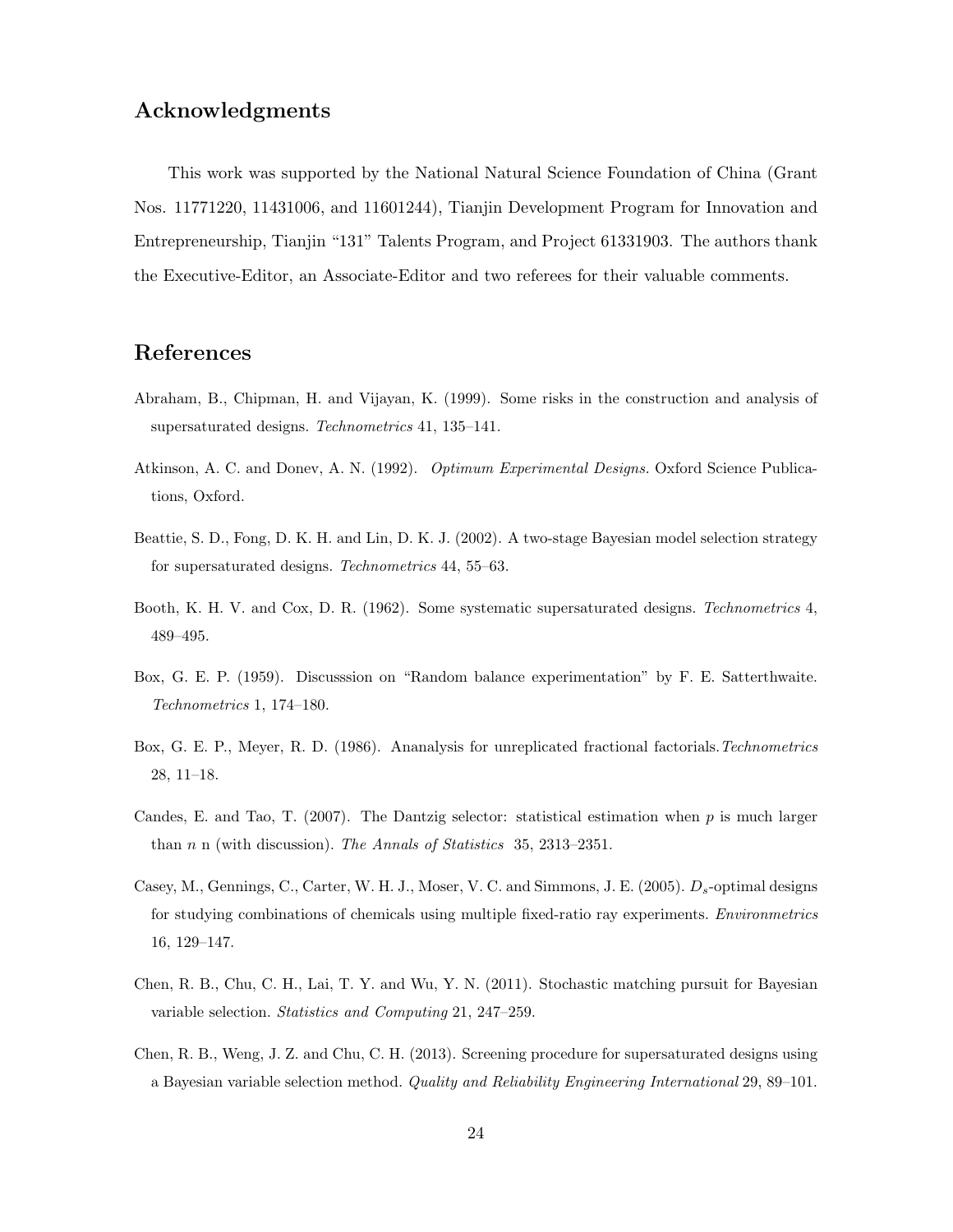- <span id="page-24-9"></span>Daniel, C. (1959). Use of half-normal plots in interpreting factorial two-level experiments. Technometrics 1, 311–341.
- <span id="page-24-8"></span>DuMouchel, W. and Jones, B. (1994). A simple bayesian modification of D-optimal designs to reduce dependence on an assumed model. Technometrics 36, 37–47.
- <span id="page-24-11"></span>Fan, J. (1997). Comments on "Wavelets in statistics: a review" by A. Antoniadis. Journal of the Italian Statistical Society 6, 131–138.
- <span id="page-24-10"></span>Fan, J. and Li, R. (2001). Variable selection via nonconcave penalized likelihood and its oracle properties. Journal of the American Statistical Association 96, 1348–1360.
- <span id="page-24-1"></span>Georgiou, S. D. (2014). Supersaturated designs: a review of their construction and analysis. Journal of Statistical Planning and Inference 144, 92–109.
- <span id="page-24-13"></span>Goos, P. and Jones, B. (2011). Optimal design of experiments: a case study approach. John Wiley and Sons, New York.
- <span id="page-24-5"></span>Gupta, V. K., Chatterjee, K., Das, A. and Kole, B. (2012). Addition of runs to an s-level supersaturated design. Journal of Statistical Planning and Inference 142, 2402–2408.
- <span id="page-24-4"></span>Gupta, V. K., Singh, P., Kole, B. and Parsad, R. (2010). Addition of runs to a two-level supersaturated design. Journal of Statistical Planning and Inference 140, 2531–2535.
- <span id="page-24-6"></span>Gutman, A. J., White, E. D., Lin, D. K. J. and Hill, R. R. (2014). Augmenting supersaturated designs with Bayesian D-optimality. Computational Statistics and Data Analysis 71, 1147–1158.
- <span id="page-24-3"></span>Huang, H. Z., Yang, J. Y. and Liu, M. Q. (2014). Functionally induced priors for componentwise Gibbs sampler in the analysis of supersaturated designs. Computational Statistics and Data Analysis 72, 1–12.
- <span id="page-24-14"></span>Jones, B., Lin, D. K. J. and Nachtsheim, C. J. (2008). Bayesian D-optimal supersaturated designs. Journal of Statistical Planning and Inference 138, 86–92.
- <span id="page-24-7"></span>Kiefer, J. and Wolfowitz, J. (1961). Optimum designs in regression problems. Annals of Mathematical Statistics 32, 298–325.
- <span id="page-24-2"></span>Li, R. and Lin, D. K. J. (2002). Data analysis in supersaturated designs. Statistics and Probability Letters 59, 135–144.
- <span id="page-24-0"></span>Lin, D. K. J. (1993). A new class of supersaturated designs. Technometrics 35, 28–31.
- <span id="page-24-12"></span>Lin, D. K. J. (1995). Generating systematic supersaturated designs. Technometrics 37, 213–225.